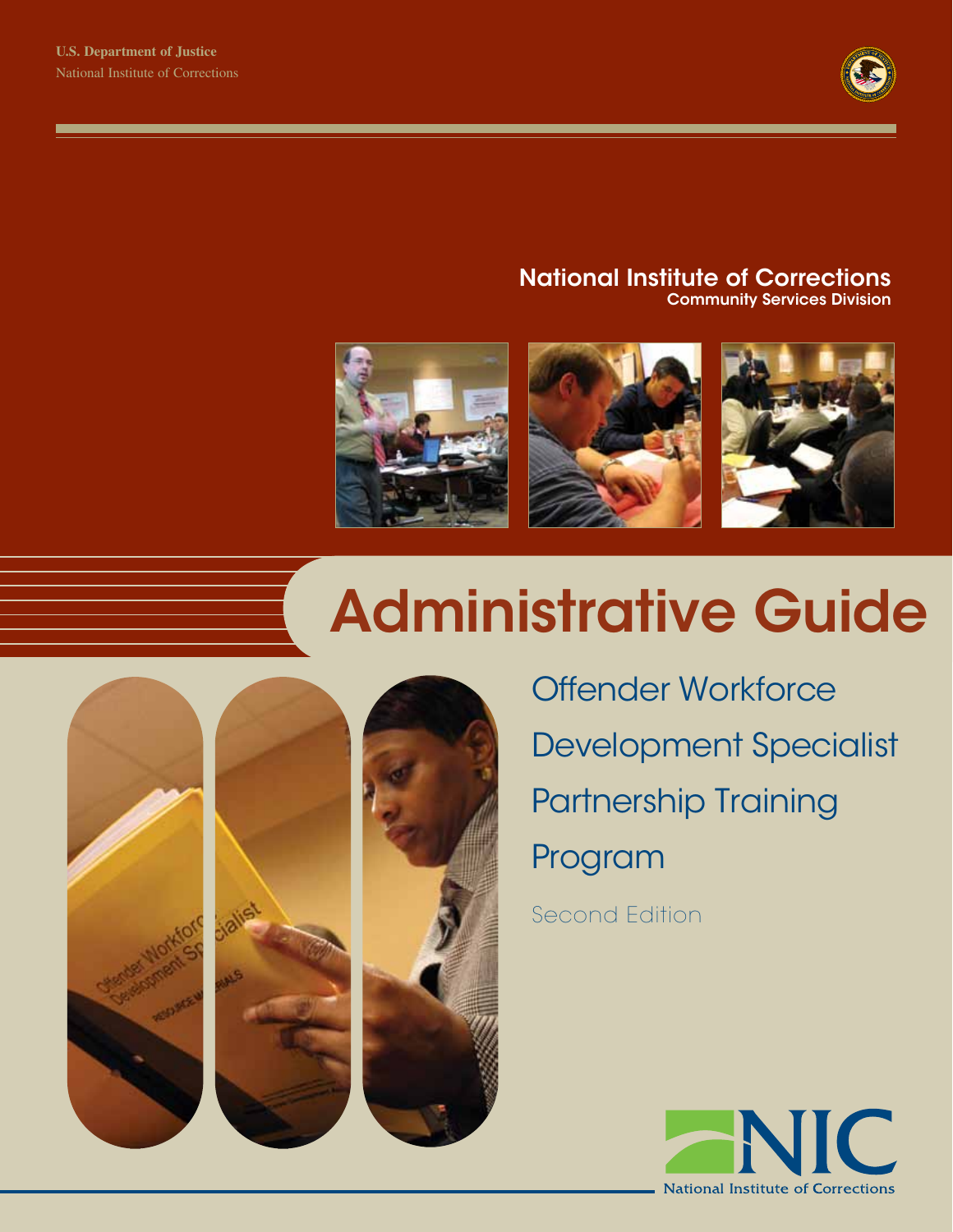**U.S. Department of Justice National Institute of Corrections 320 First Street, NW Washington, DC 20534**

> **Morris L. Thigpen** *Director*

**Thomas J. Beauclair** *Deputy Director*

**Francina C. Carter** *Project Manager*

**National Institute of Corrections** *www.nicic.gov*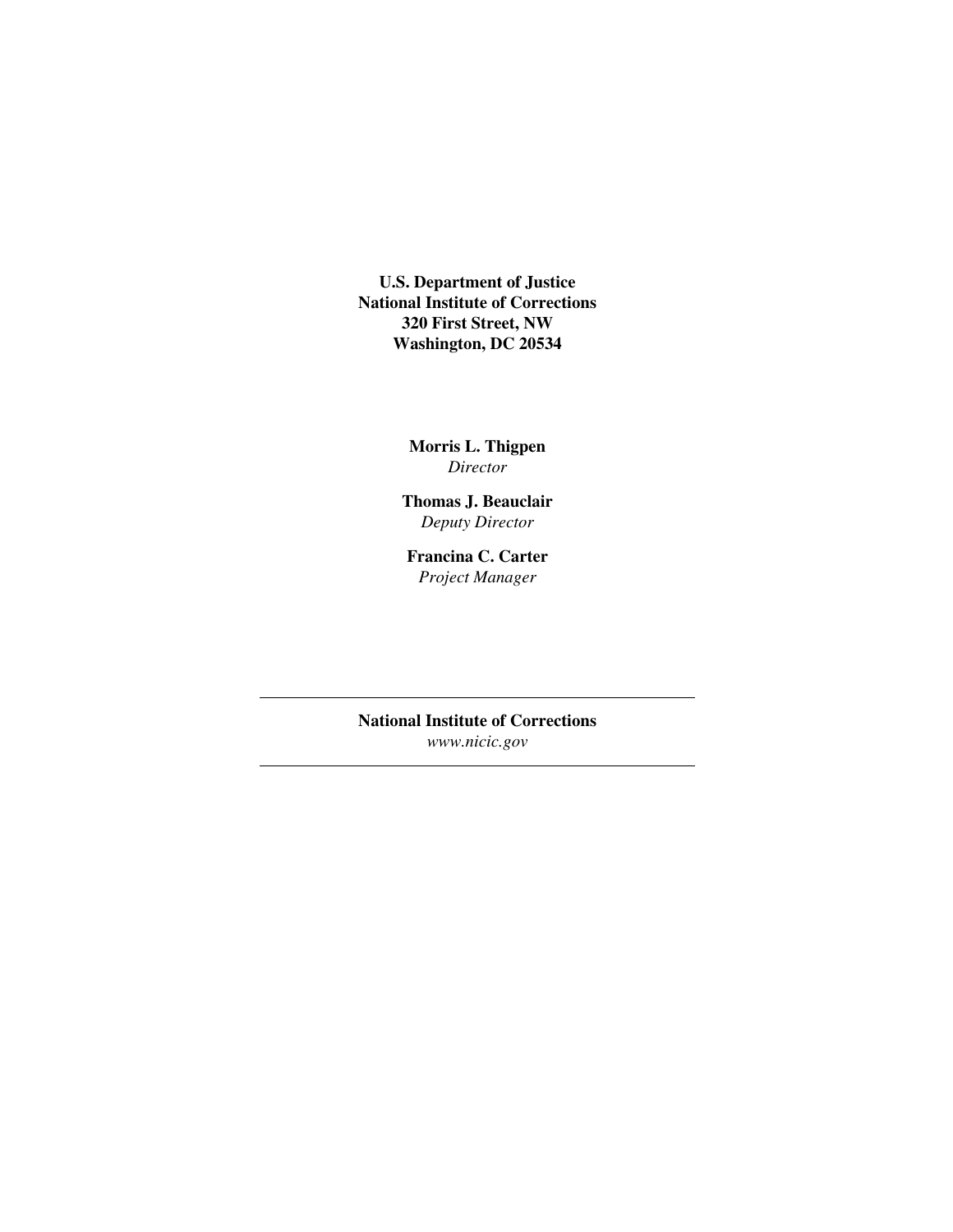#### National Institute of Corrections Community Services Division



# Administrative Guide



Offender Workforce Development Specialist Partnership Training Program

Second Edition

NIC Accession No. 024759 July 2011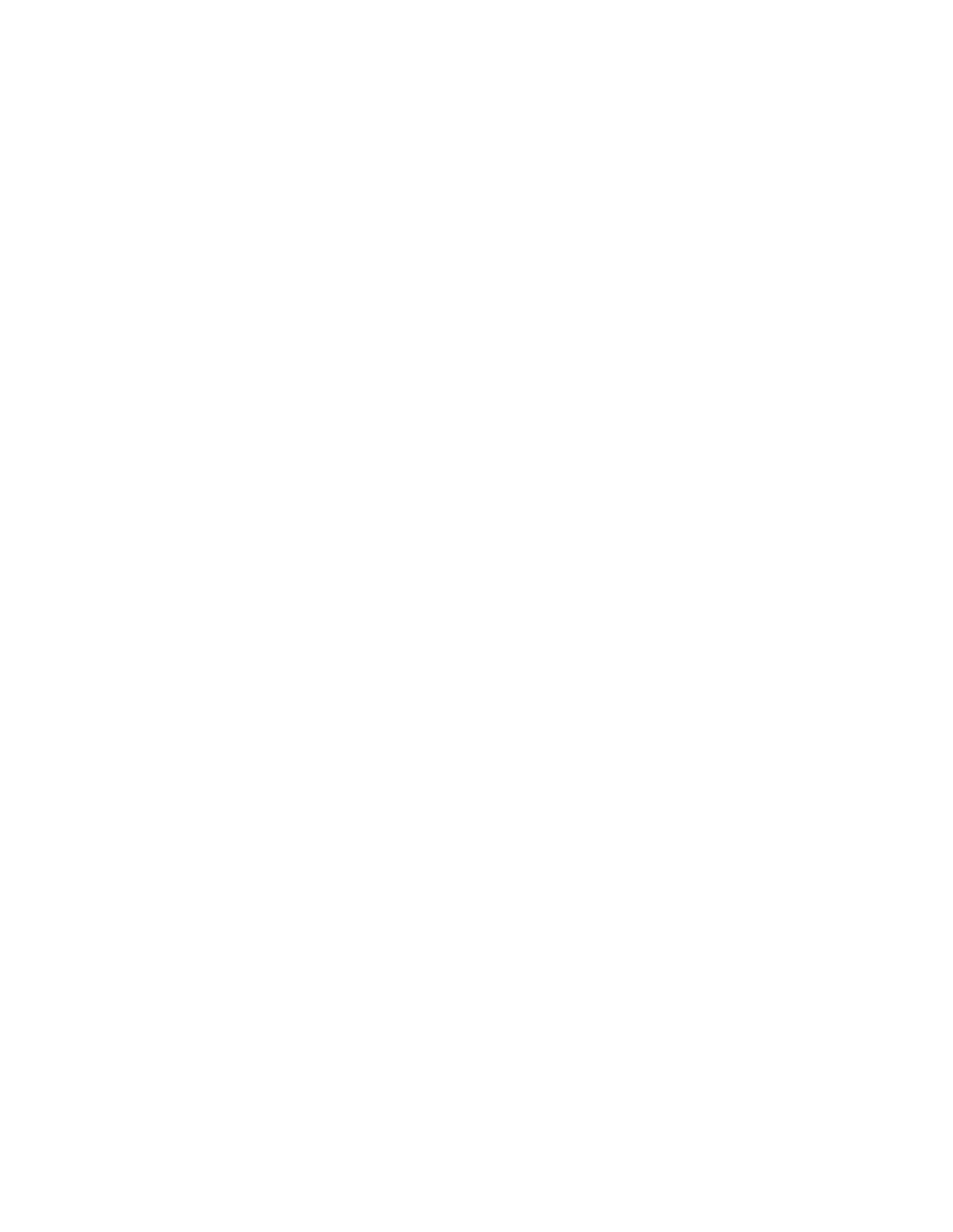# **Contents**

| <b>Appendixes</b>                             |  |
|-----------------------------------------------|--|
|                                               |  |
| Appendix B: CCE Certification Requirements 17 |  |
|                                               |  |
| Appendix D: Copyright Restrictions for        |  |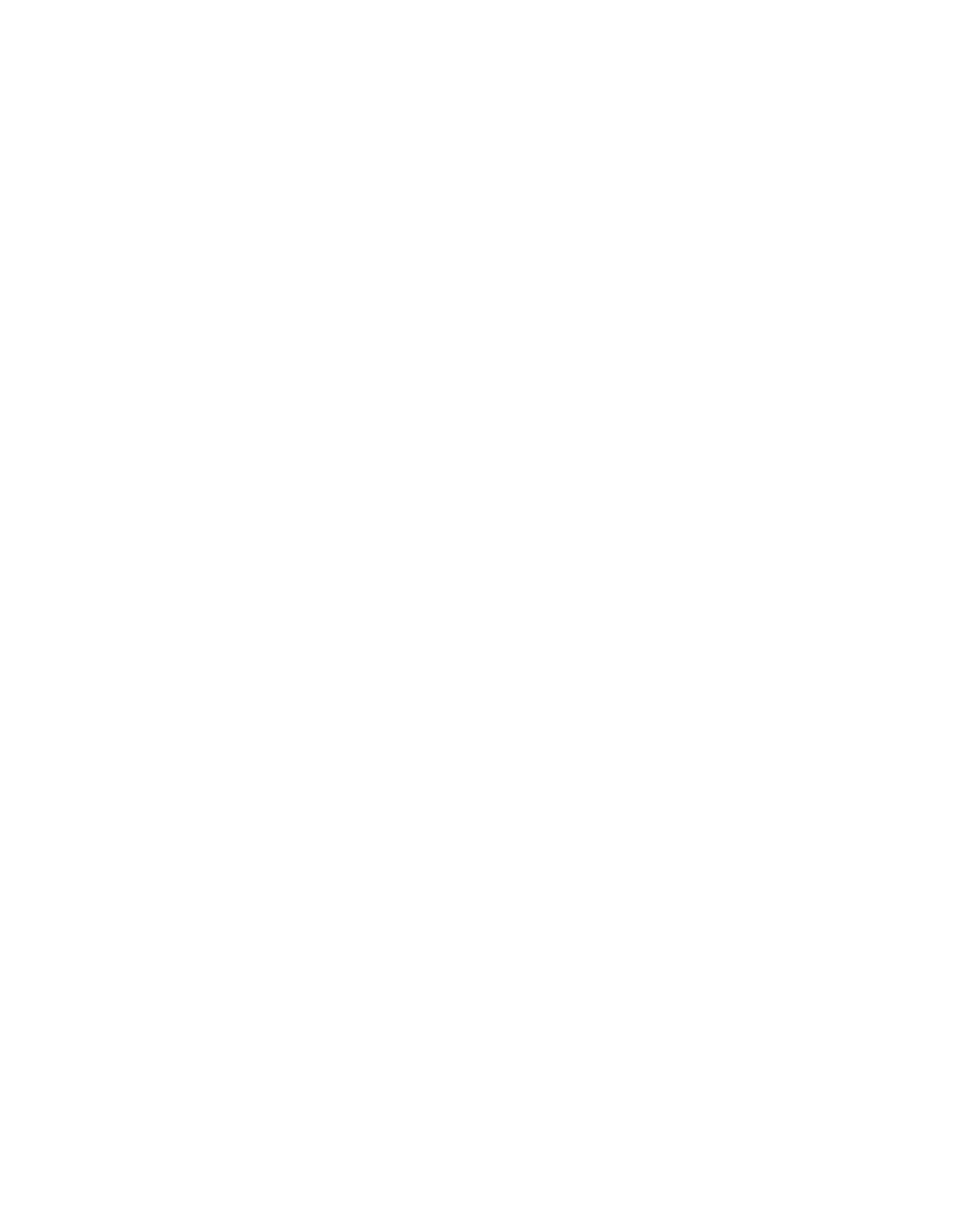

## Foreword

There is compelling evidence that unemployment contributes to an increased rate of parole revocation, which is a major risk factor for recidivism. Individuals released from correctional facilities often find that the search for employment is hindered by barriers such as lack of educational credentials, limited work history, poor planning skills, and employers' prejudice toward hiring ex-offenders. Given the complexity of the challenges facing offenders seeking work, those who assist them in their search for employment must possess a comprehensive set of workforce development skills. Furthermore, these professional skills must be used in the context of a partnership involving criminal justice agencies and community-based organizations. No single agency can meet all the needs of offenders returning to their communities.

To promote these partnerships and the development of a professional workforce that is prepared to help offenders with career planning, job placement, job retention, and career advancement, the National Institute of Corrections has developed a variety of training products, programs, and services. Offender Workforce Development Specialist (OWDS) Partnership Training is our most comprehensive offering. Through this training, carefully selected multidisciplinary teams acquire a set of professional competencies that systematically address challenges faced by offenders in their search for employment. OWDS Partnership Training requires a considerable amount of time and effort, both in the classroom during instruction and outside the classroom in e-courses and field work.

Feedback from individuals who have participated in this training program indicates that it is well worth the investment. It has the potential to yield a great dividend: the successful transition of offenders into the American workforce as productive, law-abiding citizens. Ultimately, this initiative will assist the community and the offender by helping to provide safer streets and by preventing future costly incarcerations and wasted human potential.

> **Morris L. Thigpen** *Director* National Institute of Corrections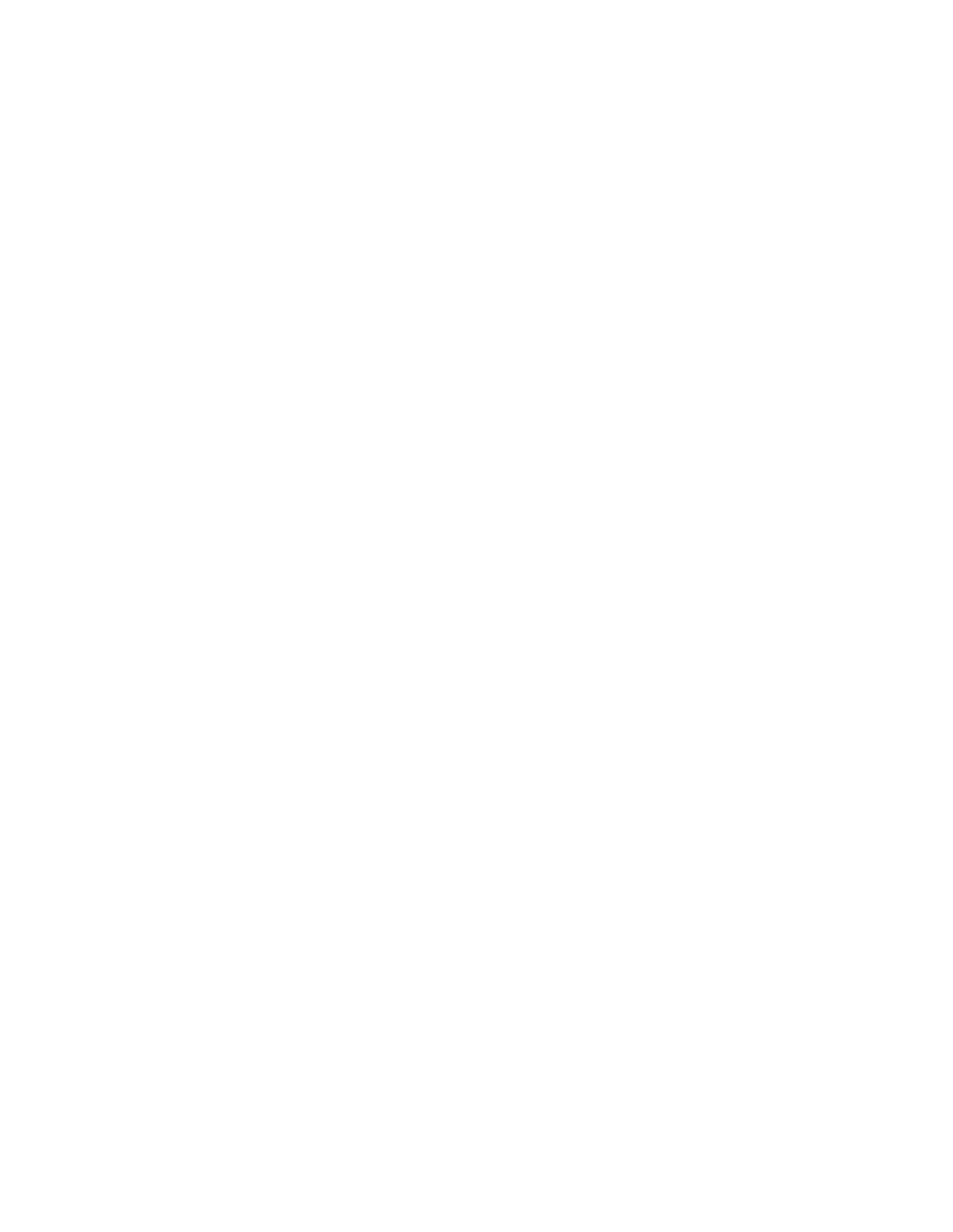

### **Overview**

Offender Workforce Development Specialist (OWDS) Partnership Training is fundamental to a comprehensive reentry initiative that helps communities meet the workforce development needs of its offenders and pretrial defendants. This train-the-trainer program includes three essential elements. First, it promotes collaboration between criminal justice agencies and a broad array of governmental agencies and community organizations. Second, it provides multidisciplinary teams of trainees with a set of competency-based skills that meet the requirements of Global Career Development Facilitator (GCDF), an internationally recognized certification. Third, it requires trainee teams to build their jurisdiction's capacity to train others.

#### Purpose of This Guide

This administrative guide provides an overview of the training program, including its benefits and requirements. It provides the reader with

the information needed to make an informed decision about the application process for participating in the training program, including the criteria for selecting a qualified, multidisciplinary team of trainees.

#### Program Description

The objectives of the OWDS Partnership Training Program are to:

- 1. Provide participants with the knowledge and skills required to deliver effective workforce development services.
- 2. Promote collaborations that will result in increased positive offender employment outcomes.
- 3. Help participant teams develop a plan for delivering training in their communities.

The training described in this guide is provided upon formal application from a primary sponsoring agency. The primary sponsoring agency must assemble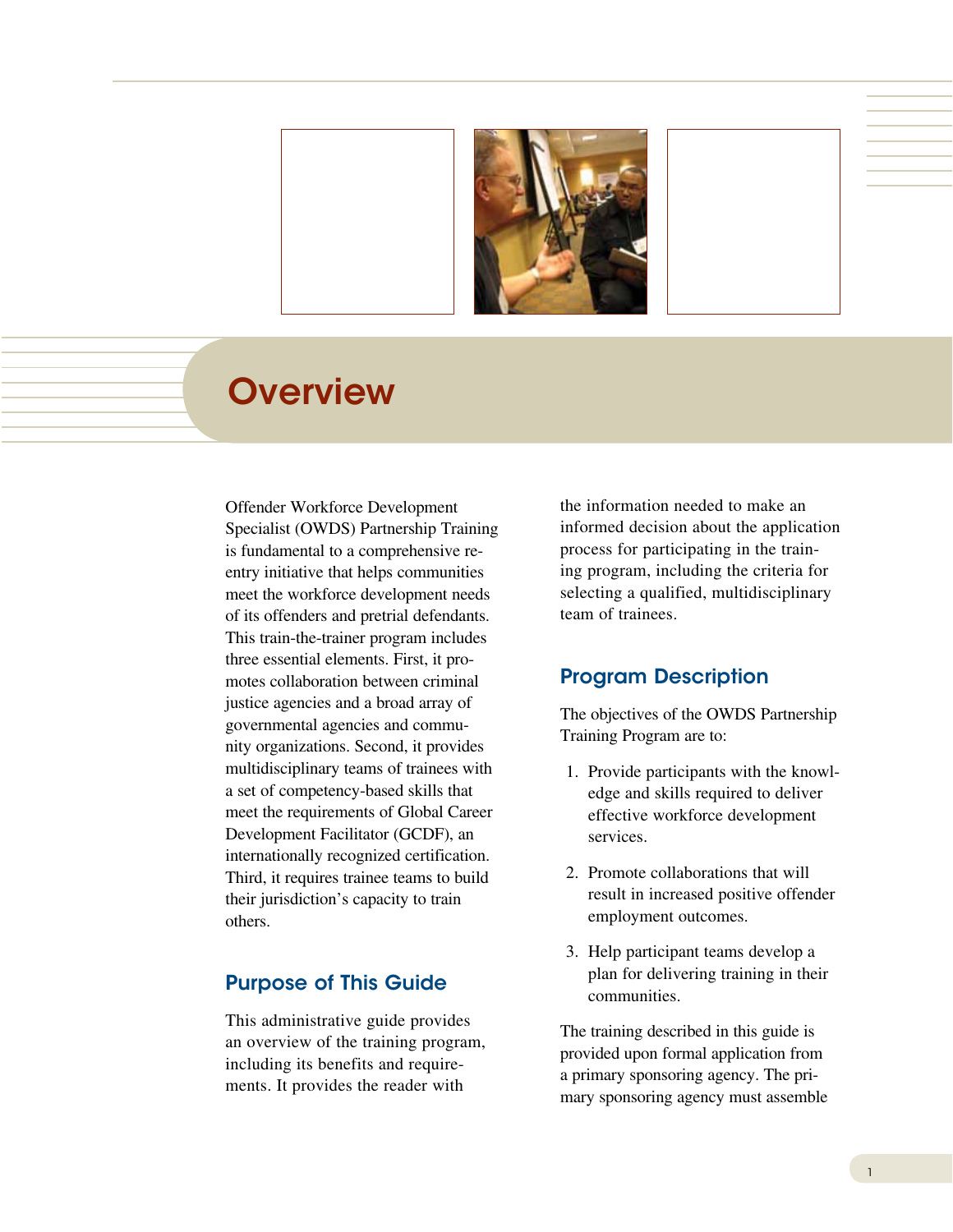a team of 30 participants from a variety of settings, including but not limited to federal, state, and local jails; prisons; correctional industries; probation and parole agencies; pretrial services; residential reentry centers; the U.S. Department of Labor's One-Stop Career Centers; veterans' services; faith-based and community organizations; and colleges and universities.

The National Institute of Corrections (NIC) provides OWDS Partnership Training through collaboration with the National Career Development Association (NCDA). Trainees receive intensive, competency-based instruction that includes approximately 160 hours of classroom training, e-courses, and field work. The classroom training is delivered in two sessions, with approximately 12 weeks between sessions to allow participants time to complete program requirements and attend to critical job responsibilities. Participants must complete field work and e-courses during the intervals between classroom instruction. These assignments include a variety of activities that are evaluated by an OWDS Instructor.

Because participants must invest a considerable amount of time in the program, the primary sponsoring agency is encouraged to carefully review this guide before submitting a Statement of Interest (form A—see page 10) and supplemental information to NCDA for consideration. Those who decide not to apply may want to explore other related training opportunities offered by NIC's Community Services Division *(www.nicic.gov).*

#### **Costs**

NIC will pay for training and materials. The participant and/or sponsoring agency are responsible for transportation, meals, and lodging, if required.



#### Additional Program Benefits

NCDA has endorsed the OWDS Partnership Training Program. Participants who complete the program meet all training requirements for GCDF certification from the Center for Credentialing and Education, Inc. *(www.cce-global.org).* All trainees are strongly encouraged to apply for certification. The OWDS Partnership Training Program can be applied toward Continuing Education Units and may qualify for undergraduate or graduate-level college credit. Individual participants are responsible for certification fees and/ or tuition costs.

#### How To Apply

To obtain a Statement of Interest (form A), please visit NIC's website *(www.nicic.gov)* or NCDA's website *(www.ncda.org),* or call NCDA (see below)*.* Mail the completed form to the following address:

 National Career Development Association 305 North Beech Circle Broken Arrow, OK 74012 866–FOR–NCDA (866–367–6232, toll free) 918–663–7060 *dpennington@ncda.org*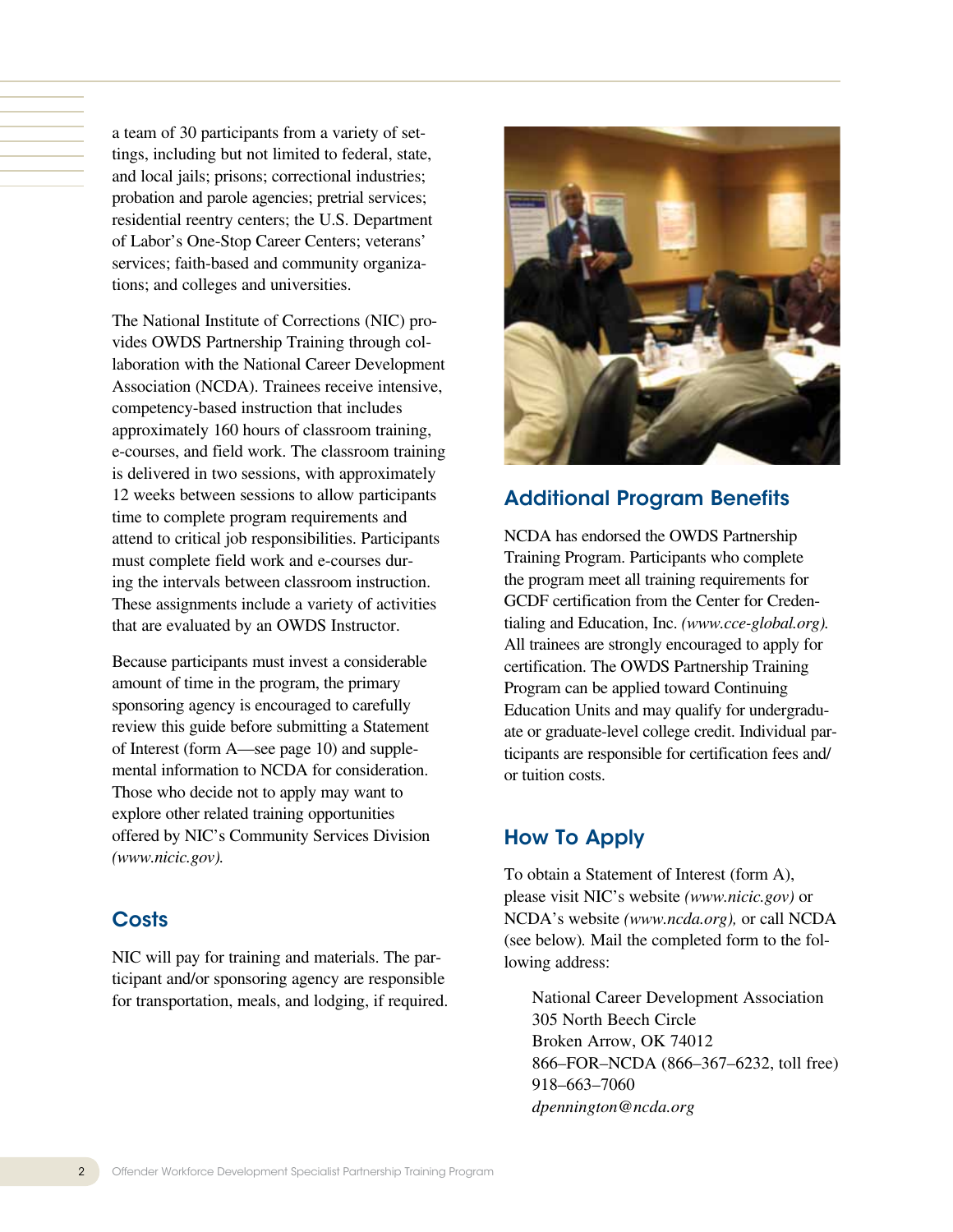

## **Introduction**

The National Institute of Corrections (NIC), an agency within the U.S. Department of Justice, Federal Bureau of Prisons, was created in 1974 as a resource for practitioners in the corrections field and to provide leadership and assistance to the field. NIC is unique among federal agencies in providing direct service, rather than financial assistance, as the primary means of carrying out its mission. NIC programs respond directly to the needs identified by practitioners working in federal, state, and local adult corrections.

#### Community Services **Division**

The Community Services Division, formerly the Transition and Offender Workforce Development (TOWD) Division, was established by the Violent Crime Control and Law Enforcement Act of 1994. The primary purpose of this legislation was to develop and improve workforce development services (e.g., career planning, job training, job placement, job retention, and career

advancement services) for adults with criminal convictions. In 2011, TOWD merged with the Community Corrections Division. The products, programs, and services provided by the Community Services Division are applicable to pretrial defendants as well.

The Community Services Division offers a wide range of training curricula and other products that provide information on offender/defendant workforce development for criminal justice and other governmental agencies and faith-based and community organizations. Many of these products are available through NIC's website *(www.nicic.gov)* or by contacting the NIC Information Center at 800–877– 1461 or *asknicic@nicic.gov*.

#### OWDS Partnership Training Program

The Offender Workforce Development Specialist (OWDS) Partnership Training Program provides participants with the skills needed to assist offenders with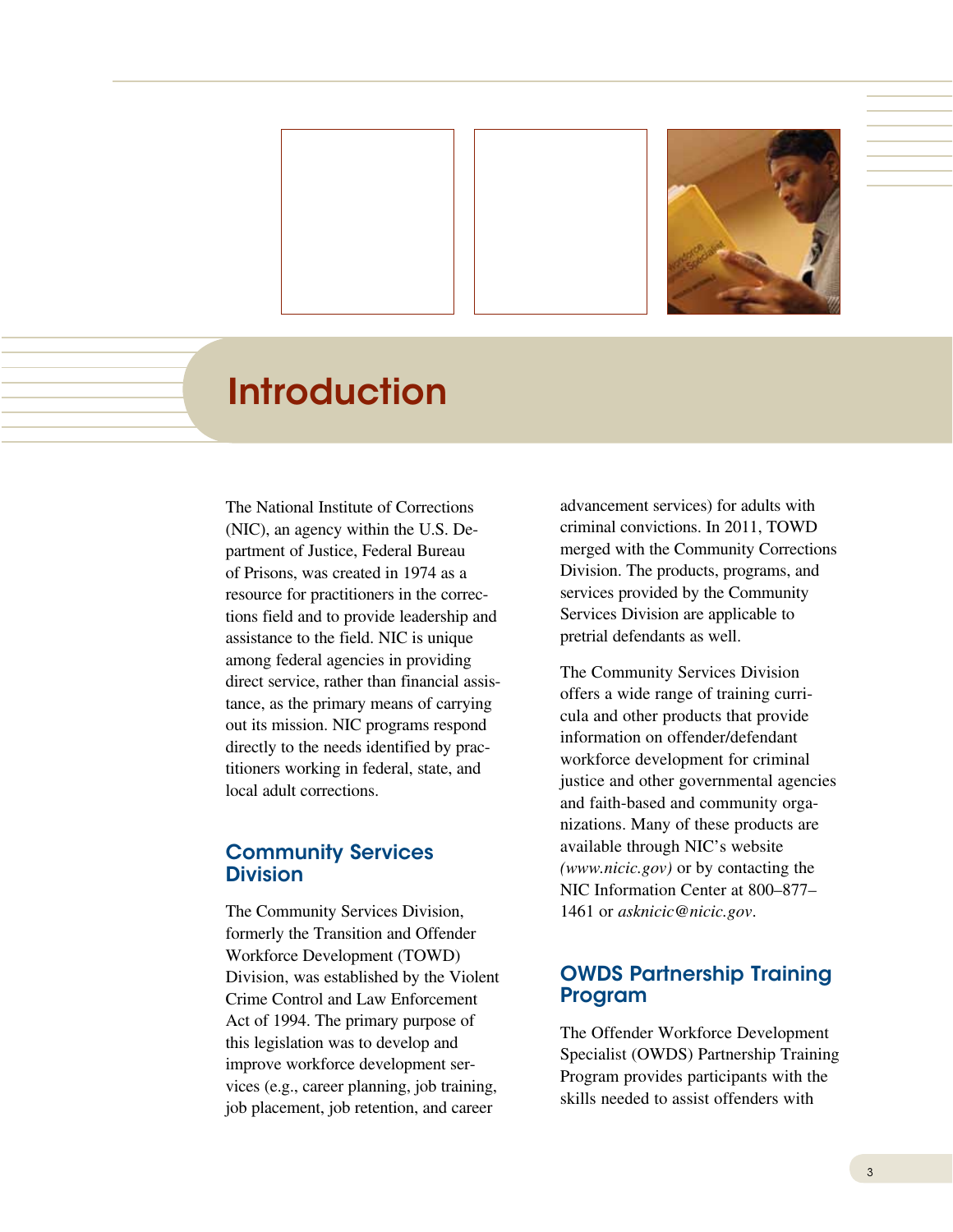

career planning, job placement, job retention, and career advancement. The program also works to establish partnerships where none may have existed before, thereby helping to create a seamless continuum of workforce development services at pretrial status or from the correctional system to the community. The training program satisfies the training requirements for Global Career Development Facilitator (GCDF) certification. The OWDS training requires a commitment of approximately 4 weeks over a period of approximately 4 months. Classroom instruction consists of two 40-hour sessions. The e-courses and field work require an additional 80 hours.

The classroom training sessions are scheduled approximately 12 weeks apart to minimize the disruption to participants' critical job responsibilities. During these intervals between classroom sessions, participants are required to complete e-courses along with field work and reading assignments. Therefore, a prospective trainee and his or her supervisor should discuss how best to balance workload requirements with the OWDS training requirements.

#### Program **Competencies**

The OWDS Partnership Training Program addresses 12 essential competencies. These competencies meet the Center for Credentialing and Education, Inc., requirements for GCDF certification:

- **Career Theory.** Thorough knowledge of four career theories that may be used to assist offenders with job choice, career planning, and transition.
- **Facilitation Skills.** Communication skills such as attending, listening, reflecting, encouraging, and questioning—that may be used to create an environment that efficiently and effectively assists offenders with job placement and career planning.
- • **Diversity.** Knowledge of the identifiable differences between and among members of various groups that may affect an individual's career choices.
- **Assessment.** Knowledge of various assessment tools, techniques, and applications. Skills to administer and interpret self-help instruments for use with offenders.
- • **Instruction and Group Facilitation.** Skills for providing group instruction and facilitation of activities and interactive exercises.
- **Barriers.** Knowledge of barriers encountered by offenders upon transition to the community and skills to identify ways to remove and/ or minimize identified barriers.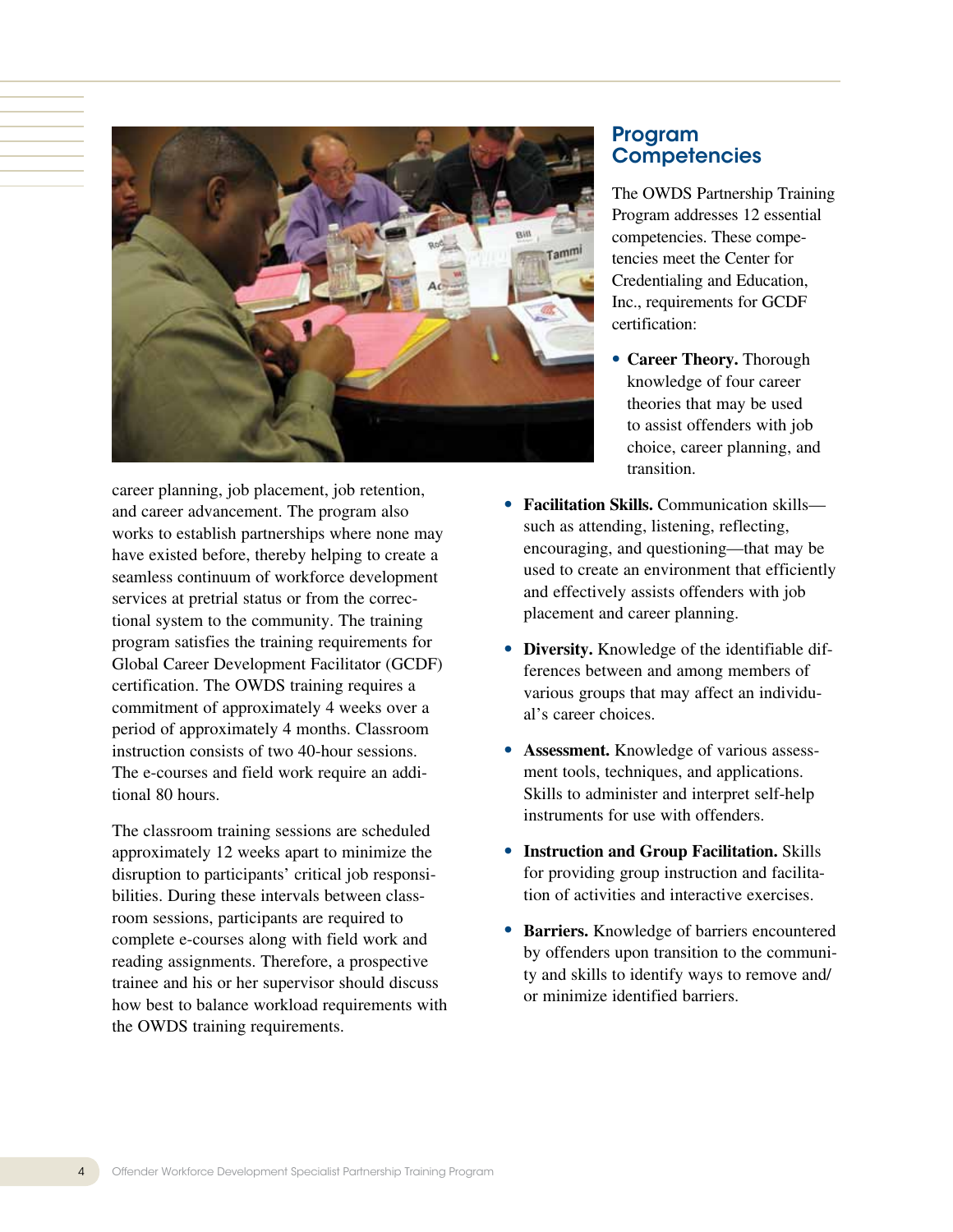- • **Transition and Interventions.** Knowledge of and development of interventions, including the development of goals and action plans, that may be used with offenders as they transition to full- or part-time employment.
- **Retention.** Knowledge of the importance of job retention as a primary factor in reduced recidivism, identification of interventions that have the potential to improve offender job retention, and the ability to teach these skills to offenders.
- **Ethics.** Knowing and abiding by the GCDF code of ethics, including recognizing appropriate role boundaries related to training and scope of practice.
- • **Job Seeking and Employability.** Knowledge of access to labor market information, preemployment preparation, job search skills,

and job retention strategies, and how to teach these skills to offenders.

- • **Career Information and Technology.**  Knowledge of and ability to locate occupational and educational information available in print and on the Internet and to apply this information to assist offenders with job placement and career planning.
- • **Designing and Implementing Training and Workforce Development Services.**  Knowledge of the basic principles of program planning and implementation—including evaluation, promotion, and public relations and the skills to apply this knowledge to the development and delivery of broad-based programs for offender populations and the training of professionals in career facilitation skills.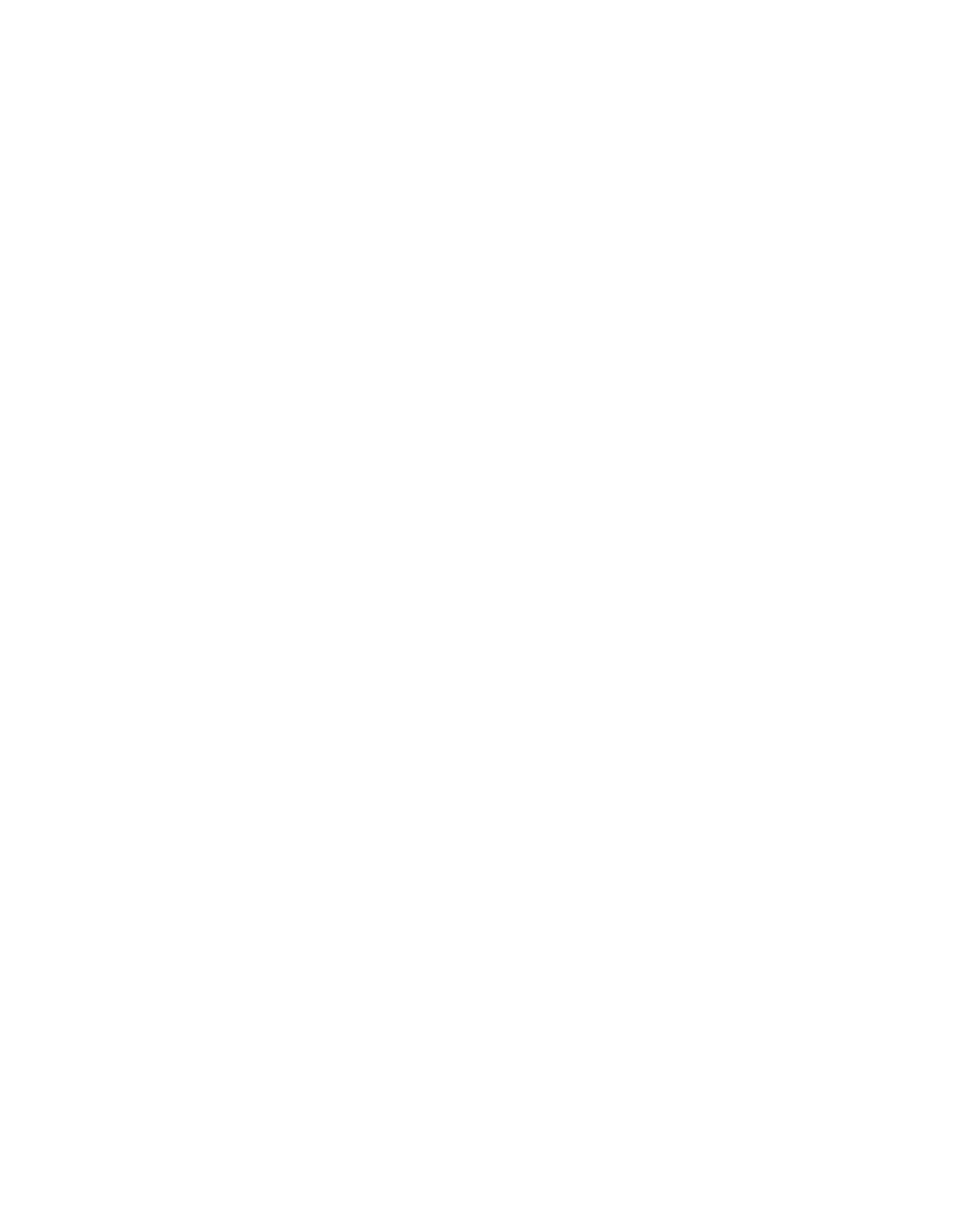

# Eligibility Requirements

#### Application Process

A Statement of Interest (form A) with supporting documentation must be submitted by a primary sponsoring agency to the National Career Development Association for review. The primary sponsoring agency must be a state or local public correctional agency. Jurisdictions will be selected to complete the application process for acceptance into the Offender Workforce Development Specialist Partnership Training Program.

The primary sponsoring agency assumes responsibility for submitting the training application.

#### Team Composition

The exact composition of the team can be determined by the primary sponsoring agency. However, each team member must be employed by an organization within the primary sponsoring agency's jurisdiction that directly or indirectly provides one or more of the following: offender/defendant career

planning, job training, skills development, job placement, job retention, and career advancement services.

One of the most important criteria for acceptance into the program is the submission of a team application that represents multiple organizations, including but not limited to federal, state, and local jails; prisons; correctional industries; probation and parole agencies; pretrial services; residential reentry centers; the U.S. Department of Labor's One-Stop Career Centers; veterans' services; faithbased and community organizations; and colleges and universities.

#### Participant Qualifications

All participants must have the appropriate education and experience to qualify for certification as a Global Career Development Facilitator. Appendix B (CCE Certification Requirements) provides more information on the combination of education and experience required for certification.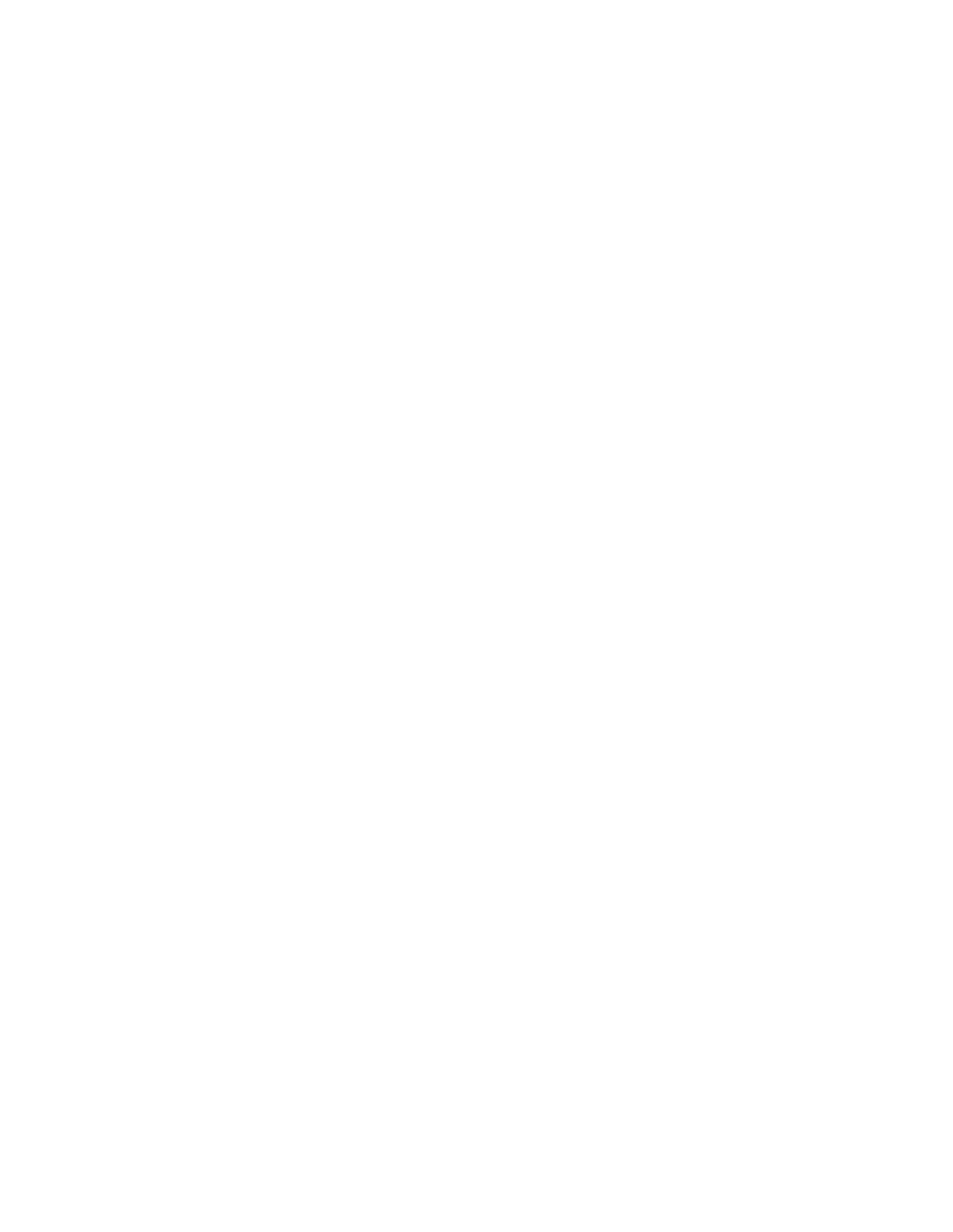

# OWDS Partnership Training Process

#### Steps

- 1. Primary sponsoring agency obtains a Statement of Interest (form A) from the National Institute of Corrections' (NIC's) website *(www.nicic.gov)* or the National Career Development Association's (NCDA's) website *(www.ncda.org),*  or by calling 866–367–6232 (toll free) or 918–663–7060.
- 2. Primary sponsoring agency submits the Statement of Interest (form A) and supplemental information to NCDA.
- 3. NCDA reviews and acknowledges all Statements of Interest (form A) submitted.
- 4. NIC conducts an evaluation of a jurisdiction's readiness for training.
- 5. NCDA and NIC select jurisdictions eligible to apply for Offender Workforce Development Specialist (OWDS) Partnership Training.
- 6. NCDA provides application forms (forms B and C) to the primary sponsoring agency for submission.
- 7. NCDA and NIC review applications.
- 8. If a team is not selected for partnership, NCDA informs the primary sponsoring agency about technical assistance available through NIC to increase offender workforce development readiness for future OWDS Partnership Training.
- 9. If a team is selected, NCDA notifies the primary sponsoring agency of acceptance.
- 10. NCDA forwards acceptance letters to trainees scheduled for OWDS Partnership Training.
- 11. The jurisdiction's team completes OWDS Partnership Training.
- 12. OWDS graduates complete the Global Career Development Facilitator (GCDF) application process, including payment of application fee.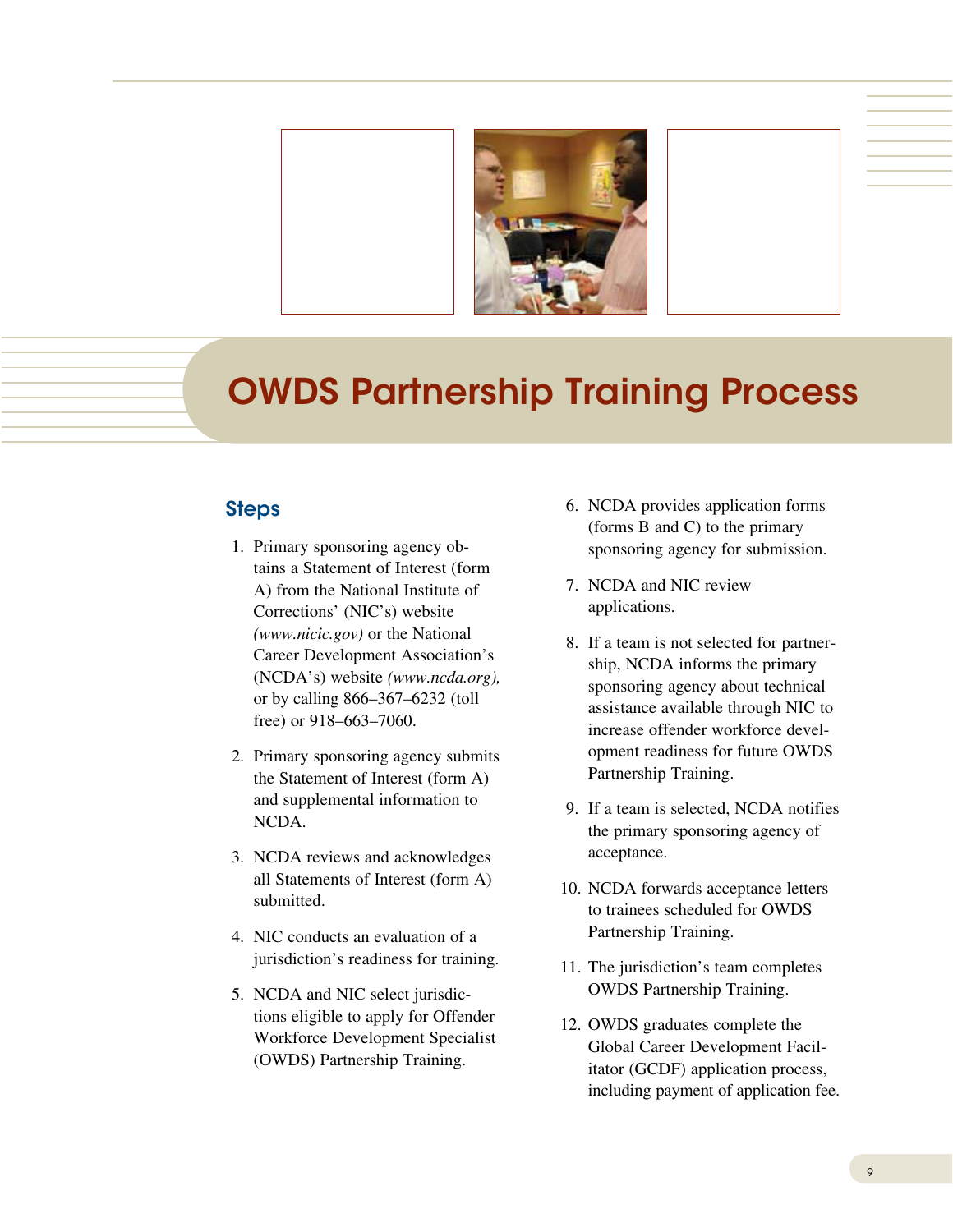Information about training dates is available through the NIC website at *www.nicic.gov*.

#### Statement of Interest (Form A)

NIC solicits participation in the OWDS Partnership Training Program from state and local correctional agencies interested in partnering with other agencies providing workforce development services to offenders/defendants. Correctional agencies that would like to be considered as a primary sponsoring agency for this OWDS Partnership Training initiative must submit a Statement of Interest (form A) with supplemental information to NCDA.

Based on NCDA's review of the Statement of Interest and supplemental information, along with followup contacts by NIC, the correctional agency serving as the primary sponsoring agency may be asked to submit an OWDS Partnership Training application (forms B and C) to NCDA. If the primary sponsoring agency's application is accepted, the jurisdiction will have the opportunity to sponsor trainees during the next available OWDS Partnership Training series. Correctional agencies that are not selected to apply for an OWDS Training Partnership may request technical assistance from NIC to increase their likelihood of being selected for a future training series.

#### Team Application (Form B)

Applications for OWDS Partnership Training may be submitted only by a state or local public correctional agency. The agency's Chief Executive Officer (CEO) is responsible for the submission of all information requested for training consideration. All information must be submitted by the application deadline posted on NIC's website. The primary sponsoring agency determines the exact composition of the team. See Team Composition, page 7.

The primary sponsoring agency is responsible for coordinating pre- and posttraining activities with the CEOs of cosponsoring agencies. Pretraining activities include obtaining the documents needed for the application process and ensuring that all team members have sufficient time to engage in the classroom training, e-courses, and field work.

#### Individual Application (Form C)

Each team member must provide the primary sponsoring agency with an individual application that is signed by the CEO representing the primary or cosponsoring agency, as applicable. All individual applications must accompany the team application that the primary sponsoring agency submits to NCDA.

Individual applications should include the following supplemental information (two pages maximum):

- The applicant's current and/or proposed duties.
- The applicant's position within the primary or cosponsoring agency; this information may also be shown on the agency's organizational chart.
- The applicant's experience as a trainer or training the applicant has provided.
- The applicant's educational background, including academic degrees held and major fields of study.

The primary sponsoring agency and cosponsoring agencies should view participation in the OWDS Partnership Training Program as the first step in a long-term process that will result in the improvement of offender/defendant workforce development services. This experience has led some organizations to develop career resource centers and/or create a workforce culture in correctional facilities, formalize collaboration with other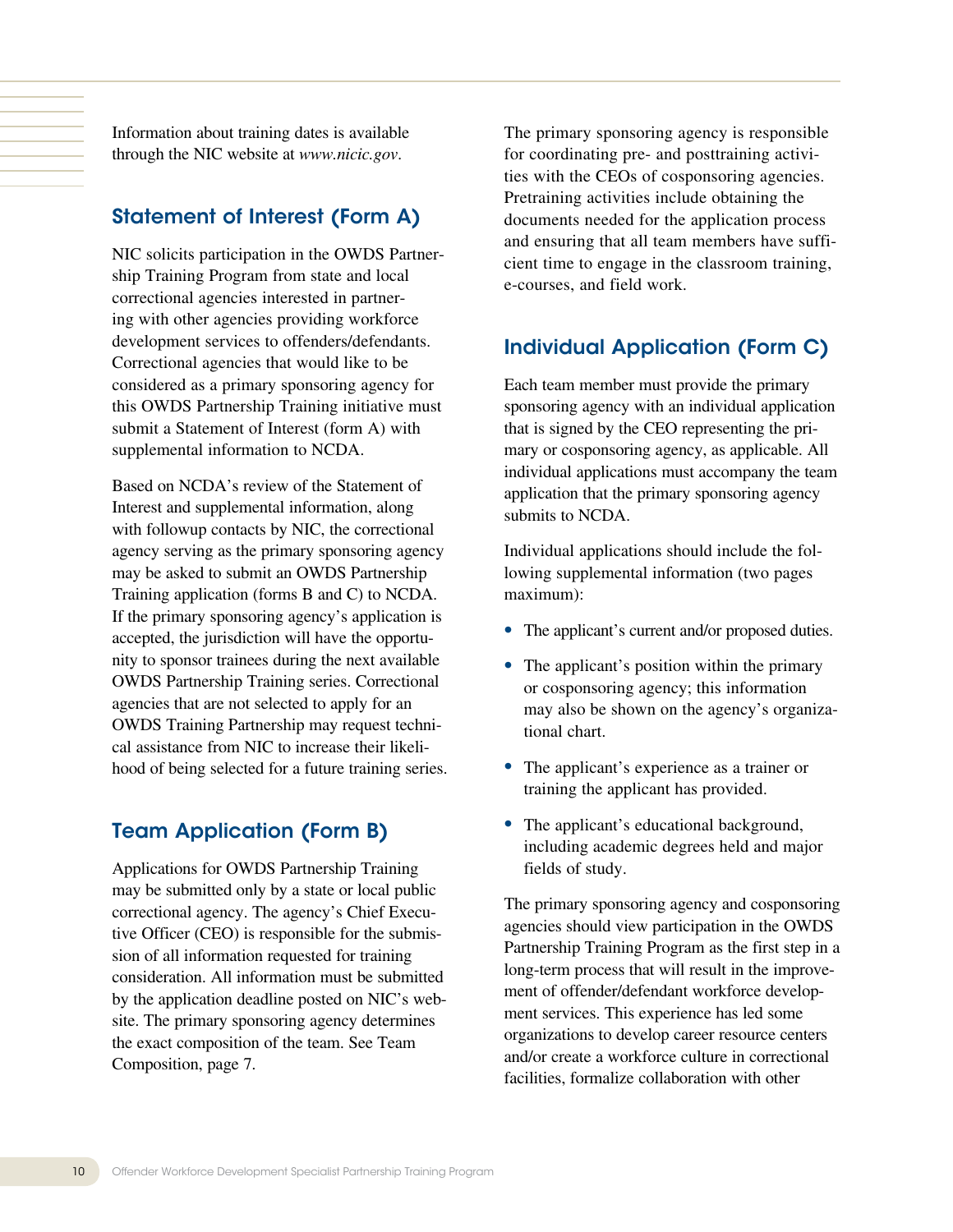

agencies, and establish new job titles/descriptions in personnel classification systems.

#### Conditions for Acceptance

#### Primary and Cosponsoring Agencies

CEOs of primary and cosponsoring agencies must agree to the following:

- Fully support training participants' completion of all pre- and posttraining assignments, e-courses, field work, and evaluation instruments.
- Enforce the trainees' attendance in all scheduled training weeks (barring any unforeseen emergencies).
- Encourage and support trainees' pursuit of GCDF certification through the Center for Credentialing and Education, Inc. (CCE).
- Support the trainee's application of skills, knowledge, and abilities as an OWDS.
- Participate in NIC's efforts to evaluate the impact of the OWDS Partnership Training Program (see appendix C, Program Evaluation).

#### Individual Applicants

Individual applicants must agree to the following:

- Apply for GCDF certification from CCE.
- Fully participate in the training program and complete all pre- and posttraining assignments, e-courses, field work, and evaluation instruments.
- Attend all scheduled training sessions (barring any unforeseen emergencies).
- Obtain access to a computer with Internet and CD–ROM capability to complete field work and e-courses, as necessary.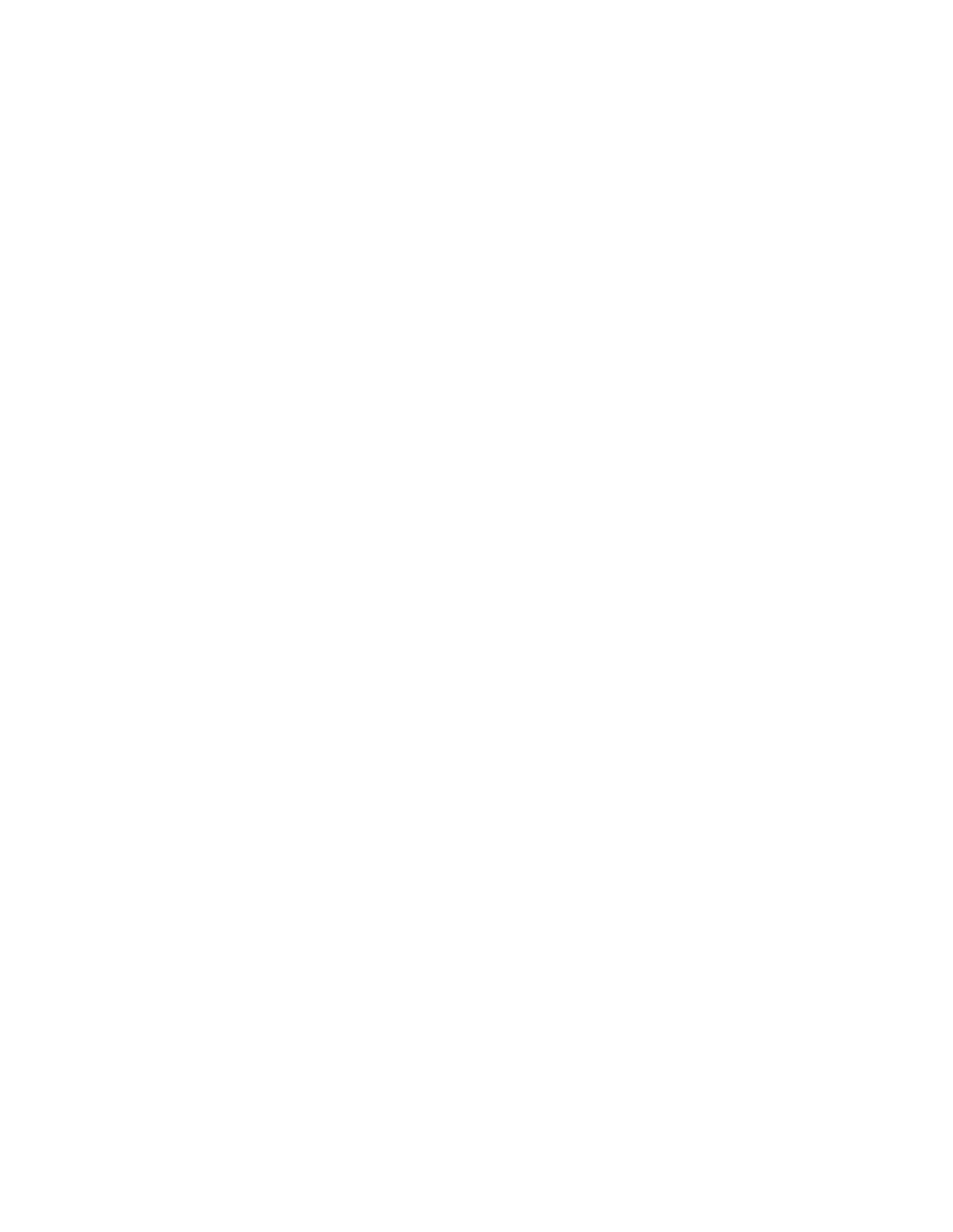

## Announcements

The Offender Workforce Development Specialist (OWDS) Partnership Training Program is announced each year on the National Institute of Corrections' (NIC's) website at *www.nicic.gov.* In addition, announcements will be included in NIC brochures, at conference workshops and training programs, and on the National Career Development Association's (NCDA's) website.

**Note:** A Statement of Interest (form A) for OWDS Partnership Training must either be downloaded from NIC's website *(www.nicic.gov)* or NCDA's website *(www.ncda.org),* or obtained by calling NCDA at 866–367–6232 (toll free) or 918–663–7060.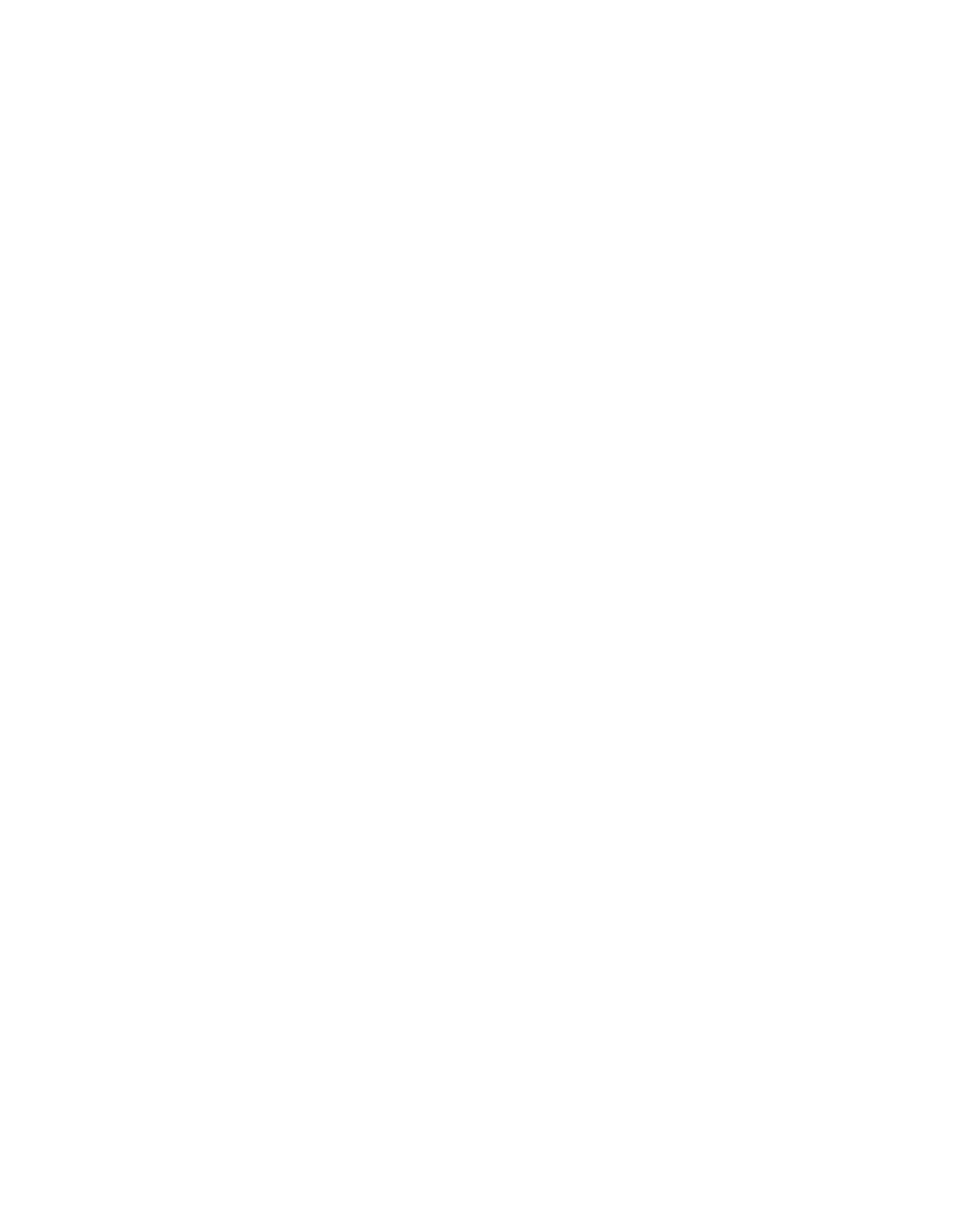

# Appendix A: Participant Information

All participants are required to meet the combination of work experience and education required for Global Career Development Facilitator certification, to attend and actively participate in the classroom instruction, and to complete all e-courses and field work.

#### Training Costs

The National Institute of Corrections (NIC) will provide training and training materials at no cost to participants or their agencies. Participants or their agencies are responsible for transportation, meals, lodging (if required), and any additional costs incurred during training.

#### NIC Policies

Smoking is not permitted in the training facility. Smoking is permitted in designated smoking areas only. Participants may smoke during the breaks.

Business casual dress is appropriate for the classroom. Slacks, pantsuits, and comfortable shoes are acceptable; however, jeans, athletic apparel, cutoffs, shorts, beach attire, sandals, flip-flops, etc., are not permitted. Sports clothing with a casual appearance should be considered the minimum level of acceptable dress. Participants are advised to bring a sweater because of varying temperatures in the classrooms.

#### Attendance Requirements

To ensure successful completion of the training program, participants must attend the entire course of classroom training. If a participant has a medical emergency that causes him or her to miss more than a few hours of classroom instruction, the participant might not be able to continue the training program. Medical emergencies resulting in missed classroom participation will be handled on a case-by-case basis. NIC will decide whether a participant is permitted to continue the training program.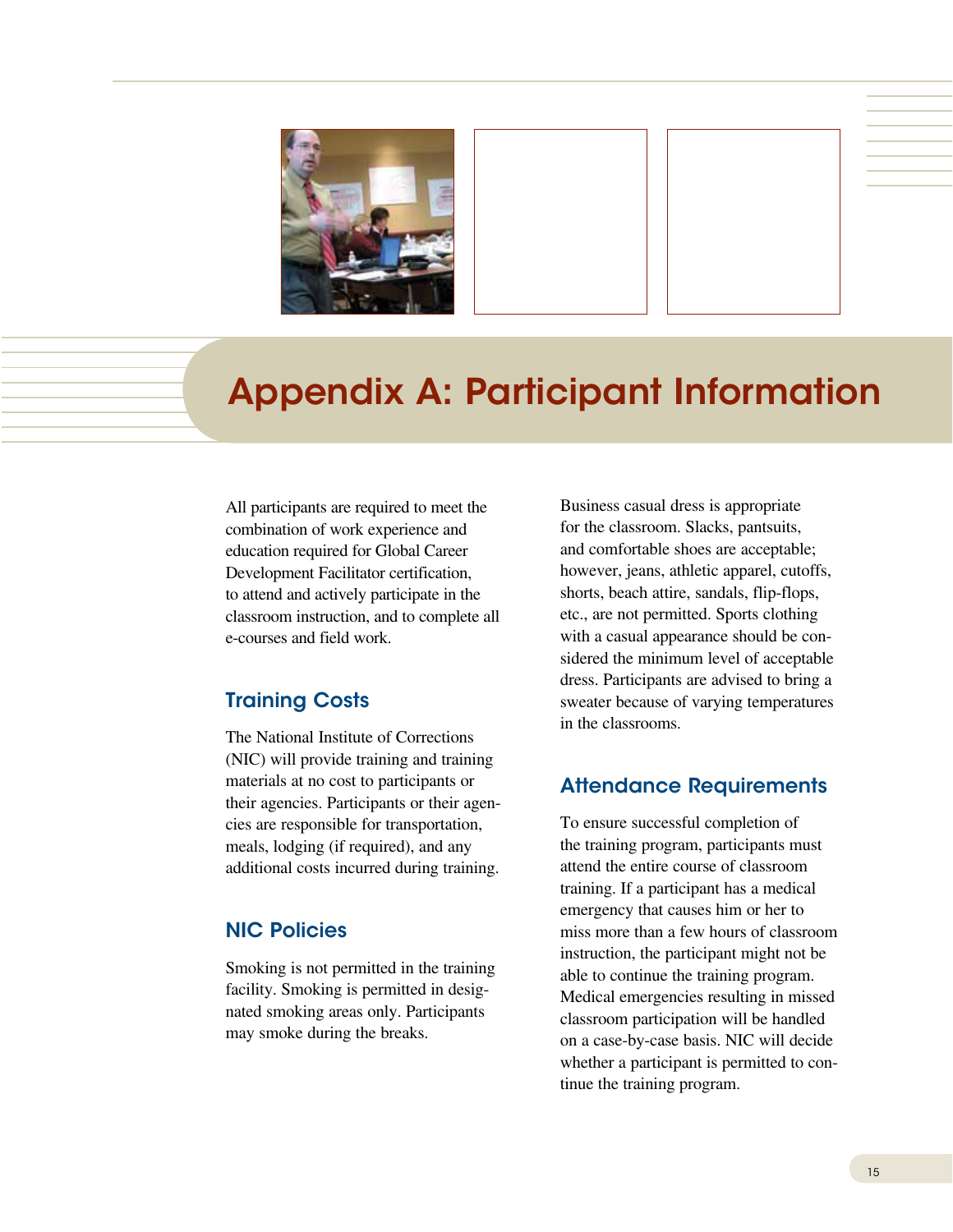#### Course Requirements

The Offender Workforce Development Specialist Partnership Training Program is very demanding and requires a sustained effort over a period of approximately 4 months. It is critical for participants to negotiate with their supervisors for the time needed for classroom training, e-courses, and field work. An overall grade of 70 percent is required to successfully complete the training program.

#### Videotaped Presentation

As part of the program, participants are required to prepare a videotaped interview of an offender/ defendant. Preparation and videotaping of the interview will be done outside of the formal class time. Videotapes and documentation will be evaluated and graded by instructional staff.

#### Field Work

Participants are required to complete field work that will be evaluated and graded by instructional staff. Field work may include, but is not limited to, reading and writing assignments, structured offender/defendant interviews, visits to resource sites, completion of assessment instruments, and development of action plans. These assignments must be successfully completed to meet the course requirements.

#### Team Requirements

Each team will be responsible to develop an action plan for providing instruction to other service providers in their community. Each plan will be formally presented during the final week of classroom training. In addition, each team is required to submit a written plan to NIC.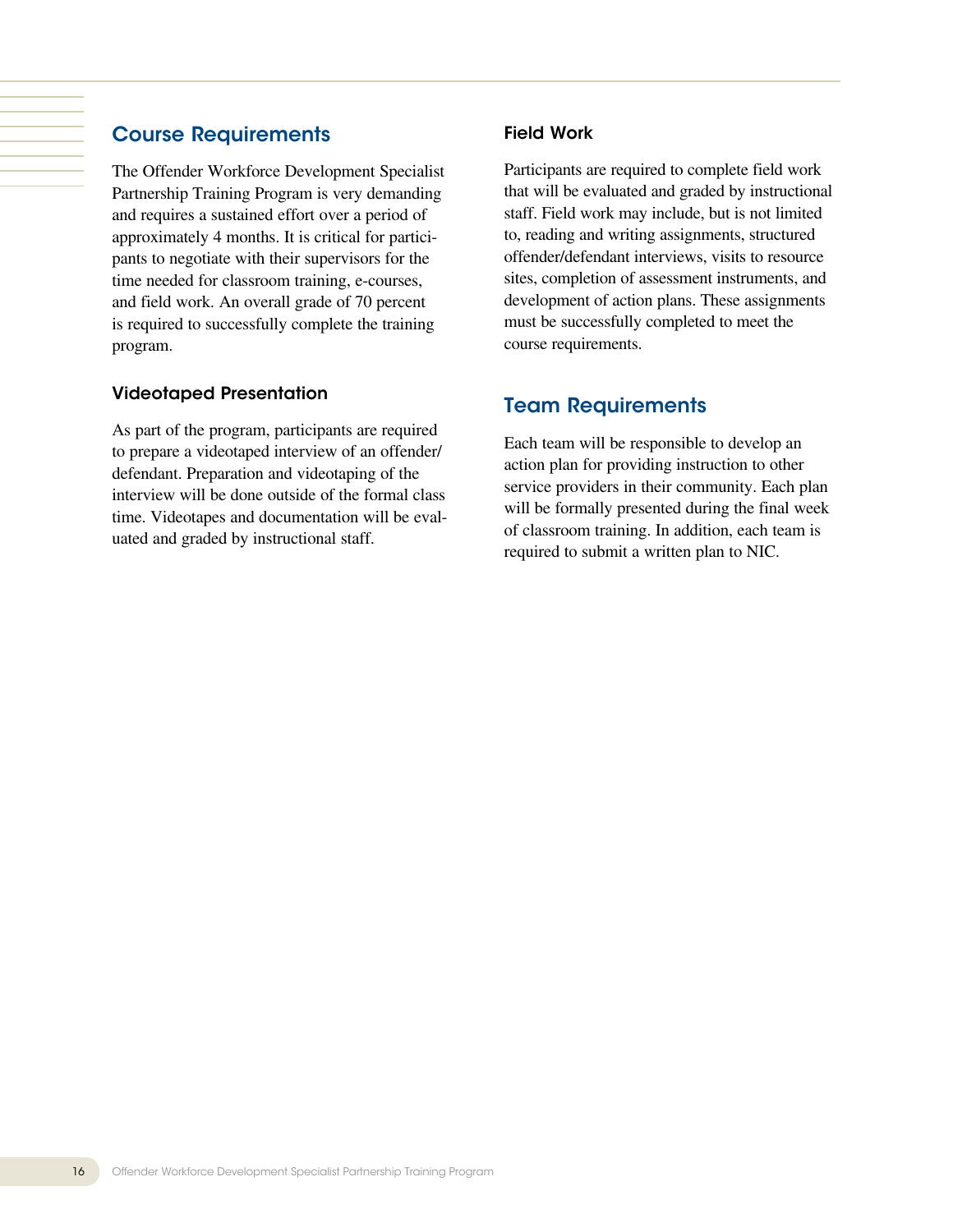

### Appendix B: CCE Certification **Requirements**

Each participant is strongly encouraged to apply for Global Career Development Facilitator (GCDF) certification through the Center for Credentialing and Education, Inc. (CCE). This certification is a prerequisite for Offender Workforce Development Specialist (OWDS) Instructor Training. A combination of education, training, and experience is required to obtain certification. The OWDS Partnership Training Program is designed to prepare individuals to meet the training requirements for this certification. Participants are responsible for obtaining and maintaining certification, including payment of required fees and documentation of Continuing Education Units. Information about certification is available from CCE and the National Career Development Association.

#### Education and Work **Experience**

All requirements for education and work experience are subject to CCE verification.

#### **Graduate Degree and 1,400 Hours.**

One year of professional experience is equivalent to approximately 1,400 hours. An individual with 1 year of experience in career counseling and a master's degree in a related field will meet the education and experience requirements for GCDF certification.

#### **Bachelor's Degree and 2,800 Hours.**

Two years of professional experience is equivalent to approximately 2,800 hours. An individual with 2 years of experience and a bachelor's degree in a related field will meet the education and experience requirements for GCDF certification.

#### **Associate's Degree and 4,200 Hours.**

Three years of professional experience is equivalent to approximately 4,200 hours. An individual with 3 years of experience and 2 years of college credit will meet the education and experience requirements for GCDF certification.

**High School Diploma or General Equivalency Diploma and 5,600 Hours.** Four years of professional experience is equivalent to approximately

5,600 hours. An individual without a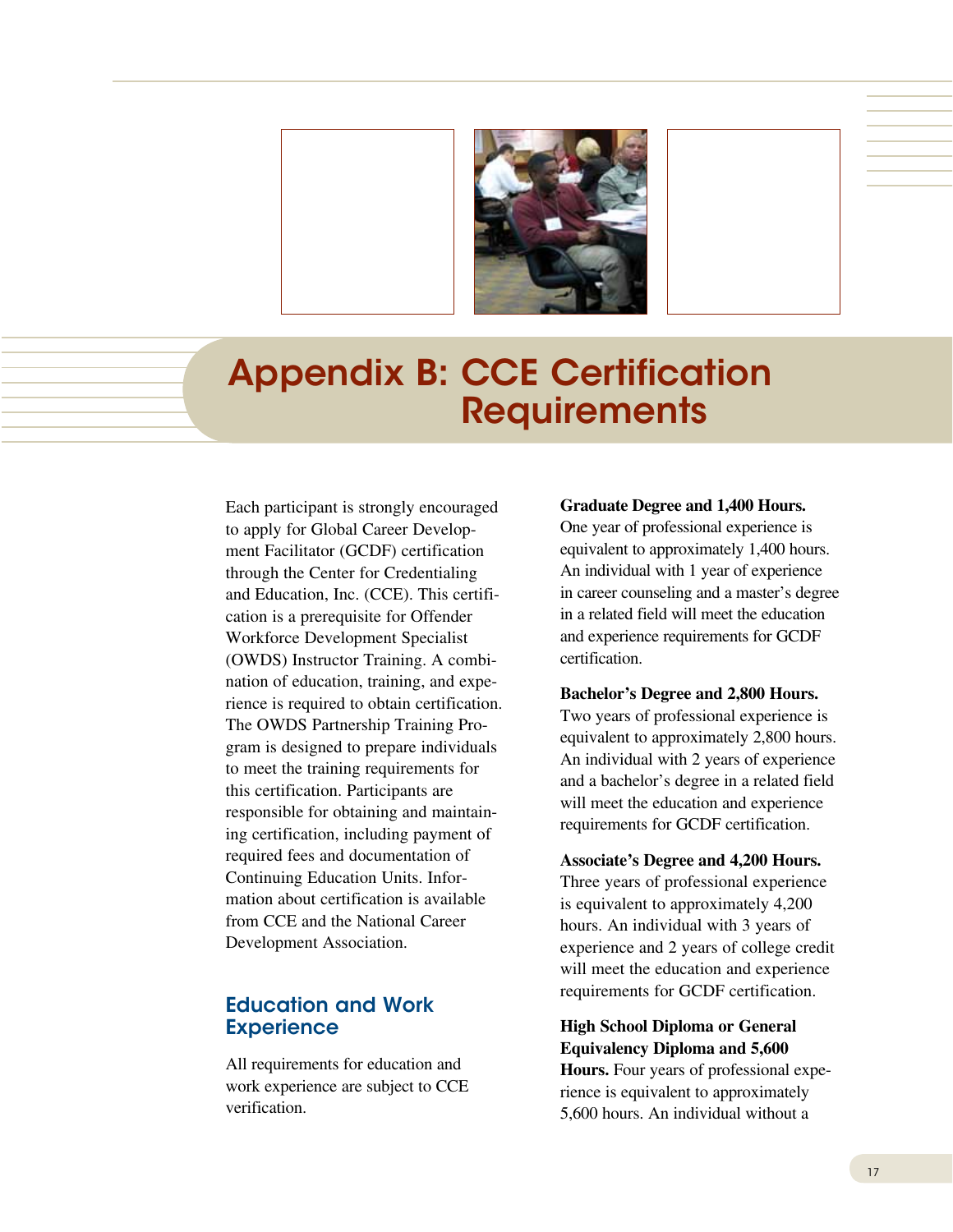college education may become certified if he or she has approximately 4 years of eligible work experience. All eligible work experience must have been completed after high school graduation or after receiving a General Equivalency Diploma.

#### **Training**

In addition to the education and work experience requirements set forth by CCE, participants must study a curriculum (such as the OWDS Partnership Training Program) that contains the following characteristics:

- It addresses the competencies required for GCDF certification.
- It includes 120 contact hours of training by a CCE-approved provider.
- It is approved by CCE.

The OWDS Training Program that the National Institute of Corrections (NIC) offers exceeds the above requirements.

#### Consultation and Supervision

Applicants must agree to seek assistance from a licensed or credentialed professional, such as a career development training instructor or a master trainer, when they have questions or concerns about practicing outside the scope of their area of competency or training.

#### GCDF Certification: A Four-Step **Process**

The four steps in the certification process include completing the documentation, submitting the documentation, reviewing the documentation, and receiving certification.

1. **Completing the Documentation.** Applicants must complete the GCDF Certification Application and the Experience Form. A

copy of the form will be provided during training.

2. **Submitting the Documentation.** Applicants must submit the forms completed in Step 1, an official copy of their college transcript showing the number of hours (years) completed or degree earned, and their OWDS Training Program certification to verify that the required training has been completed successfully.

 A full 5-year certification requires payment of a fee, which is subject to change at CCE's discretion. Participants are encouraged to contact CCE directly to verify the required payment before submitting the application packet. Once participants complete and sign all documents, they should send the application packet and payment to CCE.

- 3. **Documentation Review.** The CCE review and approval process normally takes 4 to 6 weeks. If additional information is needed, the participant will receive written notification.
- 4. **Certification.** Once the application is approved, the applicant will receive written notification of certification and the certificate will be sent to the applicant shortly thereafter.

Completed applications and payment should be sent to the following address:

 Center for Credentialing and Education, Inc. 3 Terrace Way, Suite B Greensboro, NC 27403 336–482–2856 Website: *www.cce-global.org*

#### Annual Update and Maintenance Fee

Annually, GCDFs must attest that they have sought consultation when they had concerns, questions, or doubts about whether they were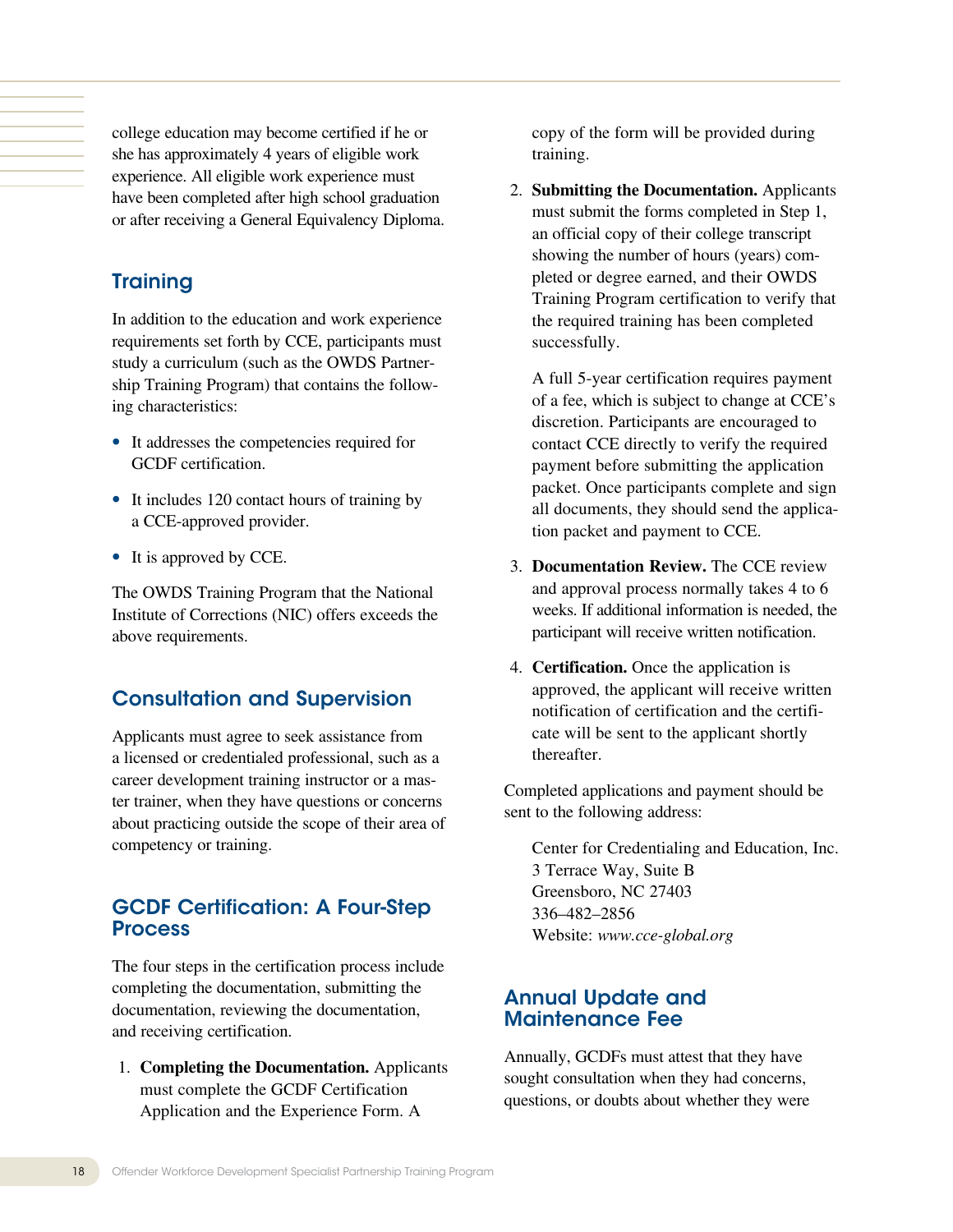practicing outside their areas of competency or training. In addition, facilitators must annually review and attest that they have adhered to the GCDF Code of Ethics. These two requirements are part of the statement that is submitted along with the annual maintenance fee.

Depending on the original certification date, individuals will receive an invoice from CCE for the annual maintenance fee, which is subject to change. If a participant does not receive an invoice, he or she should notify CCE.

#### Recertification Process

To extend certification after the initial 5-year period, participants must complete 75 contact hours of continuing education or training during the 5-year period in which the license was held. These 75 hours of training can be in the form of workshops, in-service training, conferences, or formal course work. The training received must relate directly to one of the competencies defined for a GCDF. However, individuals may submit a request to include up to 15 hours of education or training that is not related to the competencies as part of their 75 contact hours. CCE may require written proof that a participant has completed the continuing education or training.

NIC's Community Services Division may provide some of the training required for continued certification (e.g., conference workshops, distance learning, Academy-based training, and/or onsite training).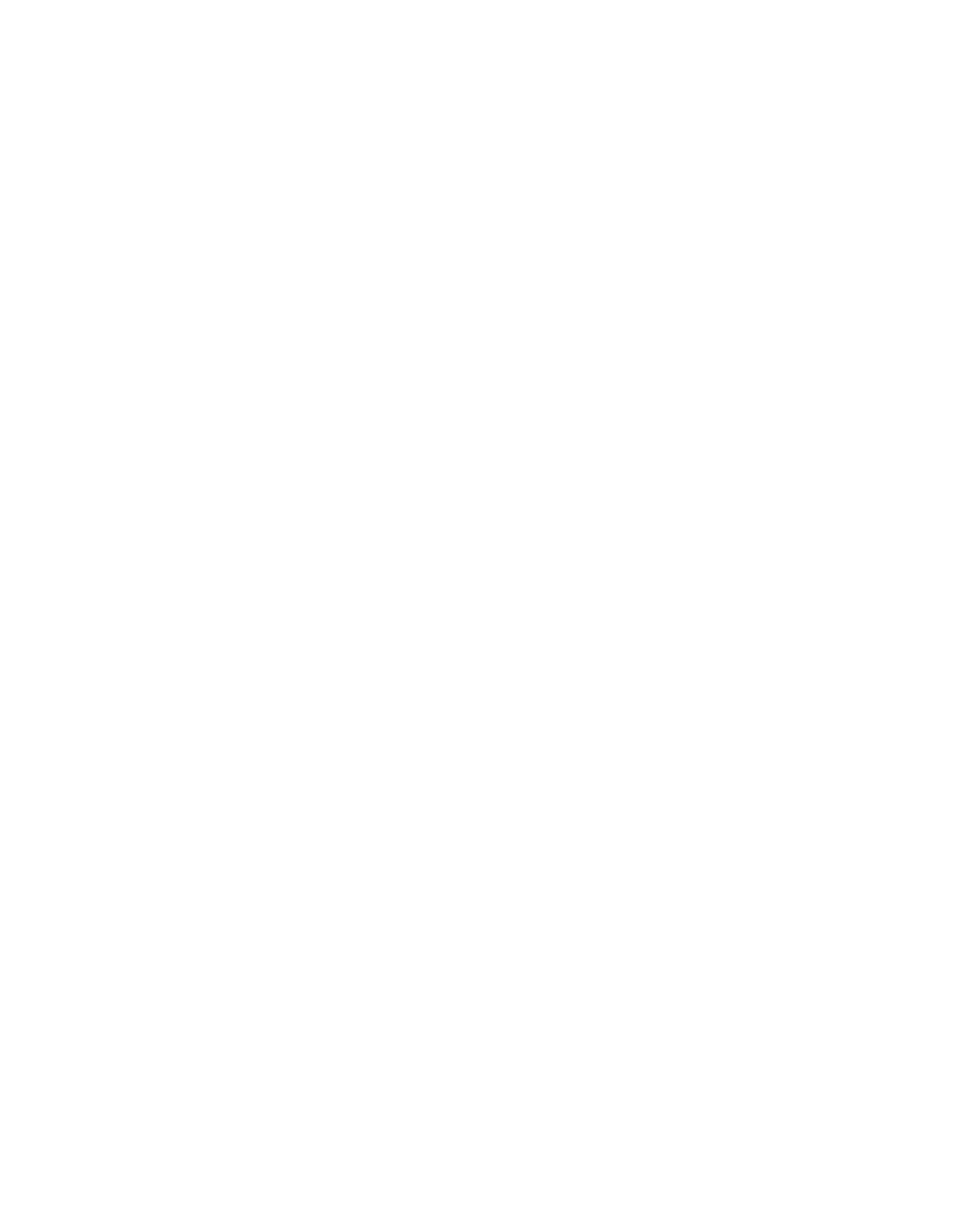

# Appendix C: Program Evaluation

The National Institute of Corrections' Community Services Division has developed a process to measure the goals and objectives of the Offender Workforce Development Specialist (OWDS) Partnership Training Program. The OWDS evaluation process consists of two stages: (1) Program Evaluation, which assesses the participants, trainers, and curriculum, and (2) Outcome Measurement, which measures posttraining impact. Each stage includes three evaluation objectives that help guide the evaluation process, as outlined below.

#### Stage 1: Program **Evaluation**

• **Evaluation Objective 1: Gather Population Information.** Gathering population information enables the evaluator to compile demographic information such as participants' education level and primary work responsibilities. This information provides trainers and administrators with a profile of the training attendees.

- • **Evaluation Objective 2: Assess Participant Satisfaction.** This objective assesses participants' perceptions of the training. The information, which is gathered by Likert scaling (a 1–5 numeric rating), includes the degree to which training met participants' expectations, the relevance to their work, and their satisfaction with the facilitators.
- • **Evaluation Objective 3: Measure Performance.** This objective measures participants' knowledge of the OWDS curriculum. Measurement at this level compares the scores of a pretest and posttest. The difference in the overall test scores and in each module within the tests indicates changes in performance.

#### Stage 2: Outcome **Measurement**

• **Evaluation Objective 1: Evaluate Use of Skills/Competencies.** This objective evaluates whether the skills learned during training were used on the job.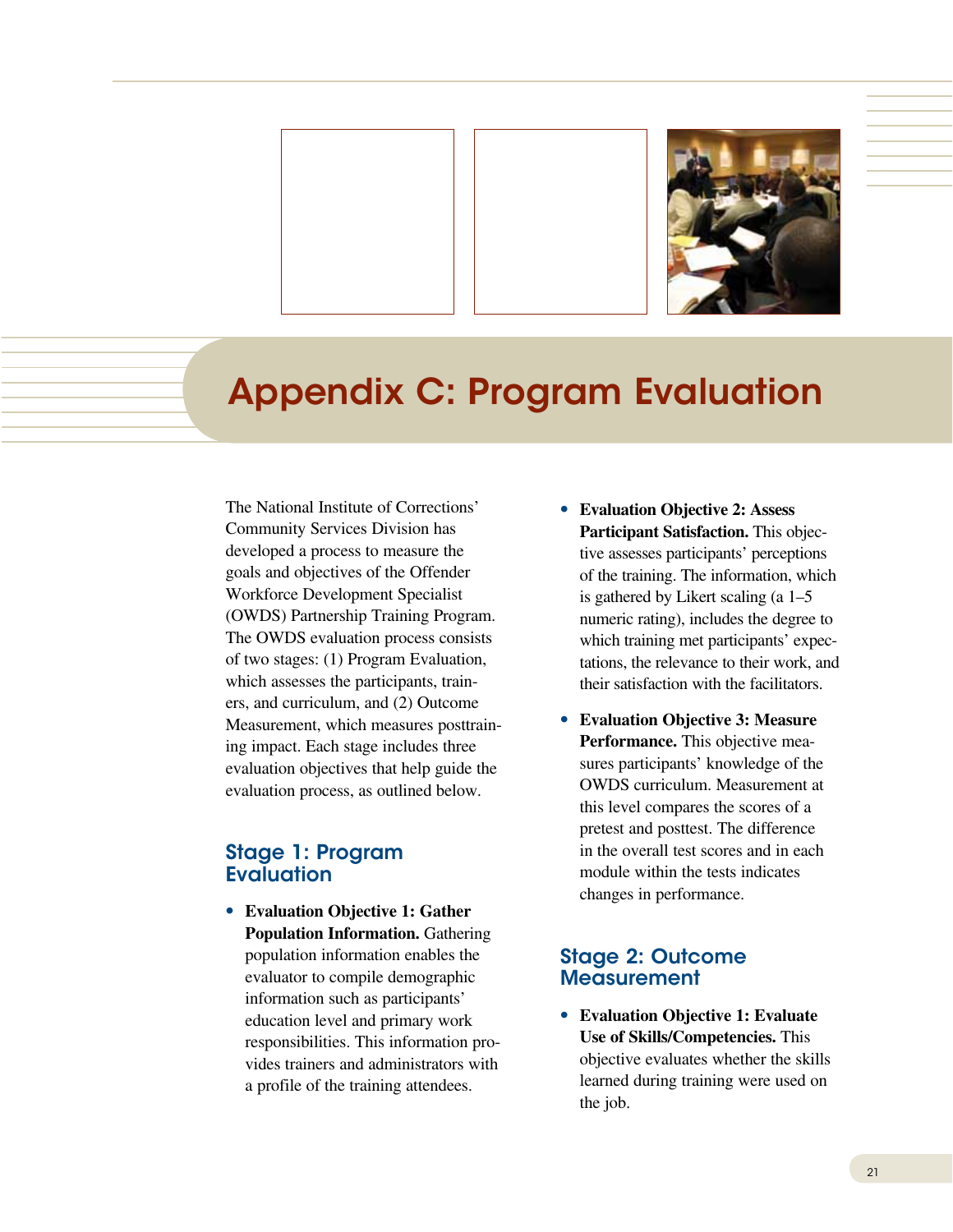- • **Evaluation Objective 2: Determine Impact on Service Delivery Systems.** On a macro level, a service delivery system is the agency/ organization; on a micro level, a service delivery system is the trainers and their participants. Therefore, this evaluation objective explores the long-term impact on the agency, trainers, and participants.
- • **Evaluation Objective 3: Measure Impact on the Offender.** Evaluation at this level measures the impact that the training of the practitioner has on the offender. This level is most suited for an independent study conducted by researchers in the field of social science or criminal justice.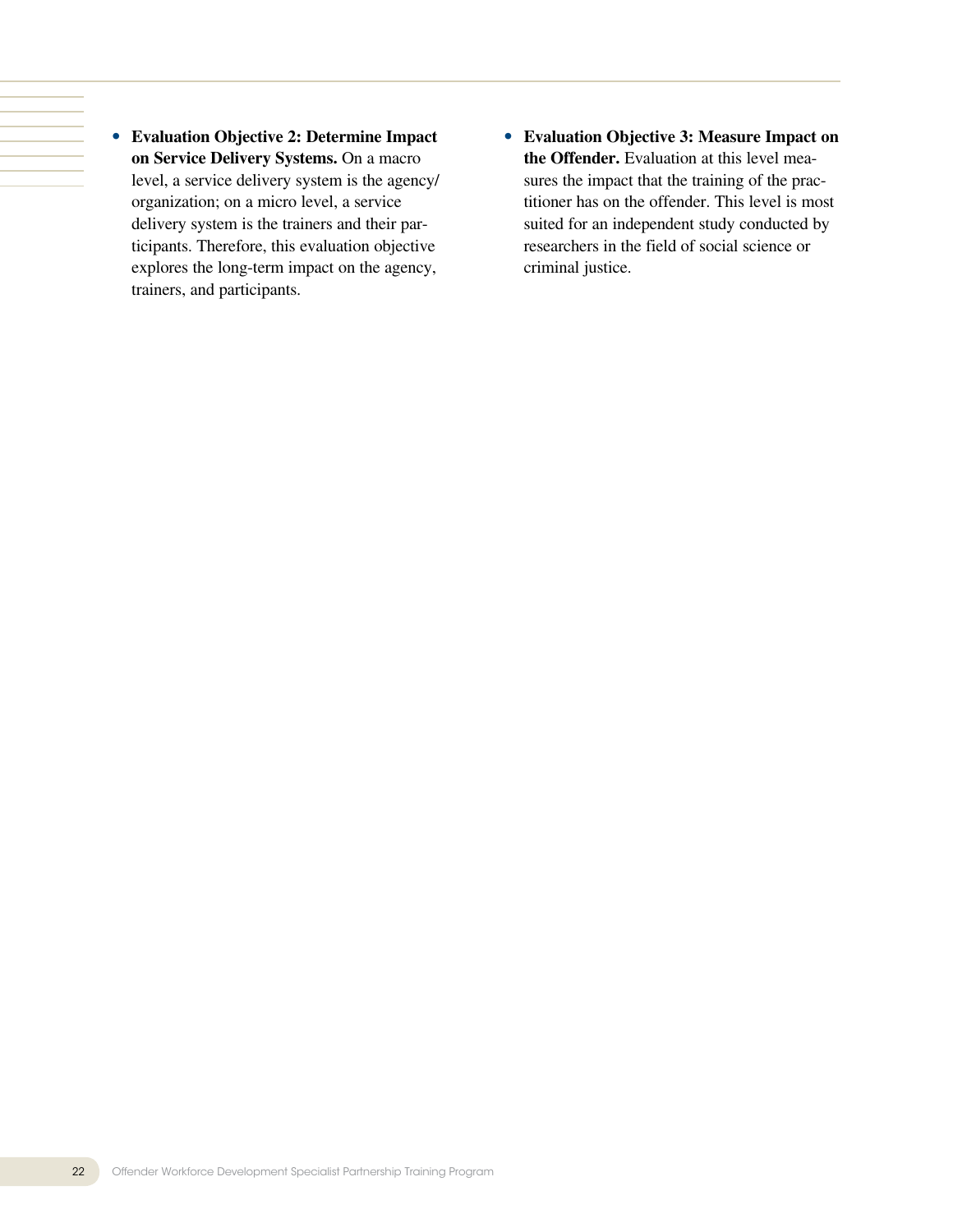

# Appendix D: Copyright Restrictions for OWDS Training Materials

Offender Workforce Development Specialist (OWDS) training materials are copyrighted by the National Career Development Association and therefore have copyright restrictions.

**Note:** Building Career Facilitation Skills Modules and other training resources that participants receive during OWDS training are not copyrighted and, therefore, may be used by participants and their agencies.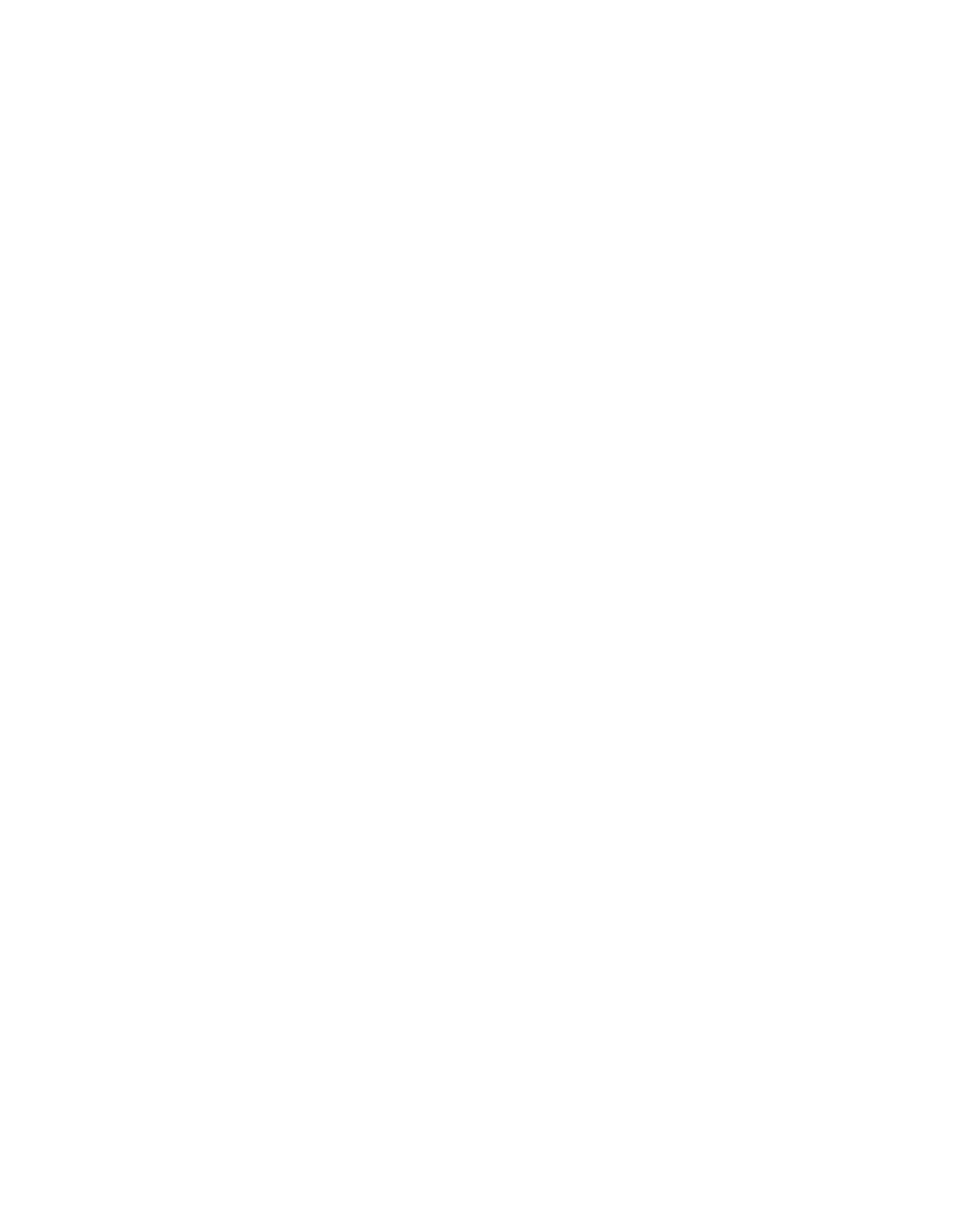#### National Institute of Corrections Advisory Board

**Norman A. Carlson** Chisago City, MN

**Stanley Glanz** *Sheriff* Tulsa County Tulsa, OK

**James B. Jacobs** *Professor* New York University School of Law

**Harley G. Lappin** *Director* Federal Bureau of Prisons U.S. Department of Justice Washington, DC

**Gary L. Raney** *Sheriff* Ada County, ID

**Laurie Robinson** *Assistant Attorney General* Office of Justice Programs U.S. Department of Justice Washington, DC

**Chief Judge William K. Sessions** U.S. Sentencing Commission Washington, DC

**Anne K. Seymour** *Victim Advocate* Washington, DC

**Susan Weld Shaffer** *Director* District of Columbia Pretrial Services

#### **Jeff Slowikowski**

*Acting Administrator* Office of Juvenile Justice and Delinquency Prevention U.S. Department of Justice Washington, DC

#### **Arthur M. Wallenstein**

*Director* Montgomery County (Maryland) Department of Correction and Rehabilitation

#### **Reginald A. Wilkinson, Ed.D.**

*Director* Ohio College Access Network Columbus, OH

#### **B. Diane Williams**

*President* The Safer Foundation Chicago, IL

**Max Williams**

*Director* Oregon Department of Corrections